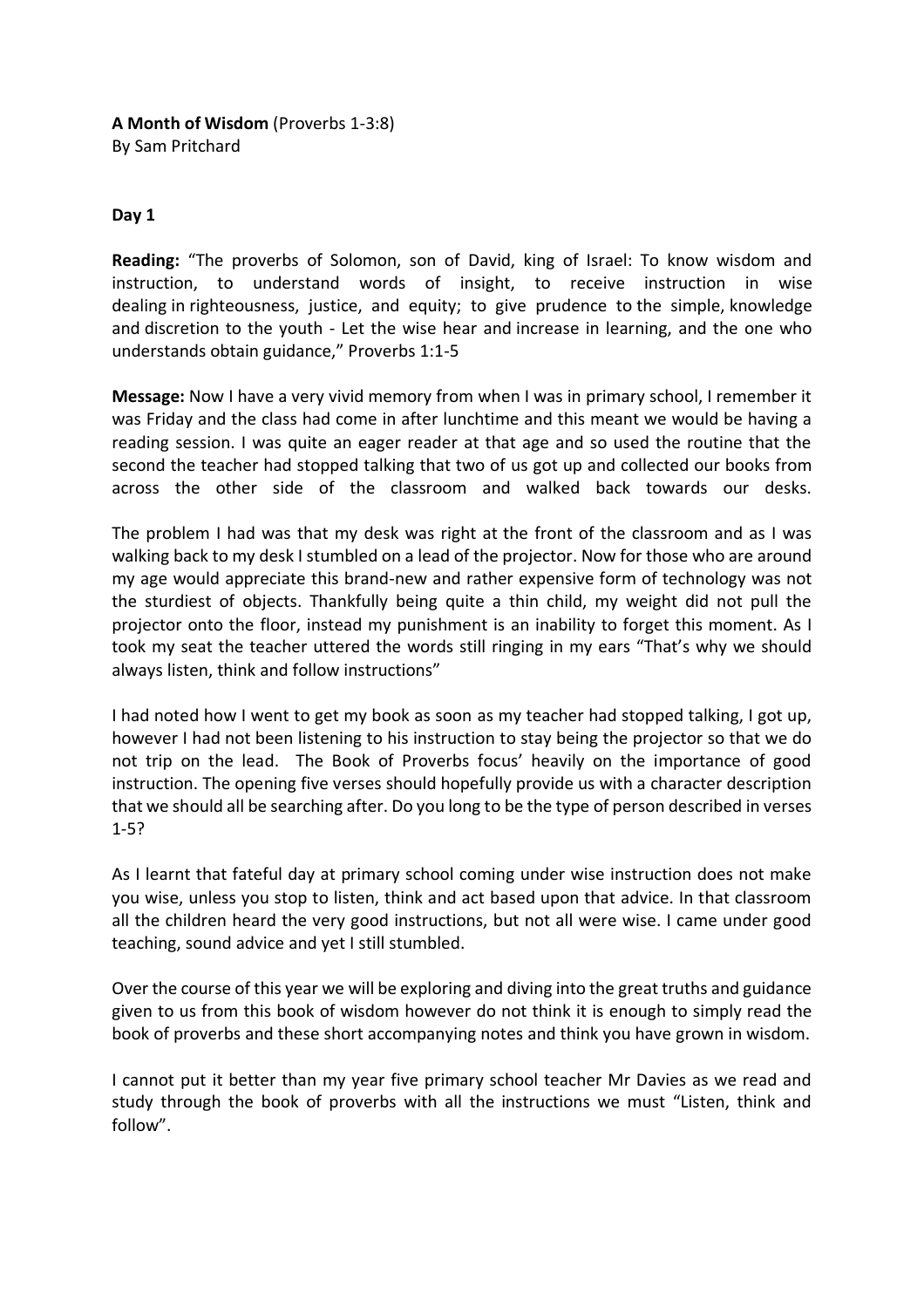**Reading:** "to understand a proverb and a saying, the words of the wise and their riddles. The fear of the Lord is the beginning of knowledge; fools despise wisdom and instruction." Proverbs 1:6-7

**Message:** As we come to the book of proverbs it can be a real danger that we heed the teachings and guidance but separate it from the God who inspires all scripture. In the opening section of proverbs, we are told that the beginning of knowledge does not stem from revising for a test or memorising the entire book. The beginning, the very start of knowledge comes from a fear of the Lord.

There can be many misunderstandings regarding the meaning behind what it truly means to fear the Lord. The first misconception is to assume that fear is always a negative response, fear exists because of the fall (Genesis 3:10) however in this fallen world fear can often be the driving force to keep us safe. There are many positive actions we do that are in some form motivated by fear, I wear a seatbelt in my car for fear of injuring myself.

One example from my childhood that I can remember was going to a zoo and for the first time in my life I saw a lion, a ginormous mighty beast the so called 'King of the jungle' prowling around. His wide paws fitted with razor sharp claws prowling around his den. As he yawned his teeth like swords became visible this magnificent creature filled a young me with terror while simultaneously in awe of the sheer magnitude. As much I feared the lion I was impressed by his characteristics.

Hopefully this story serves as a helpful yet inadequate illustration of what it means to fear God, to have a deep and profound appreciation for His magnitude, might and character. It also serves as a reminder that we cannot separate God from the book of proverbs. As we go through the book of Proverbs, we must always remember the importance and centrality of Christ throughout the scriptures. We must also remember the awesome power and holy character of the risen God we worship.

Seeking wisdom and knowledge by following these proverbs is meaningless if you are failing to acknowledge and by extension rejecting the one true triune God.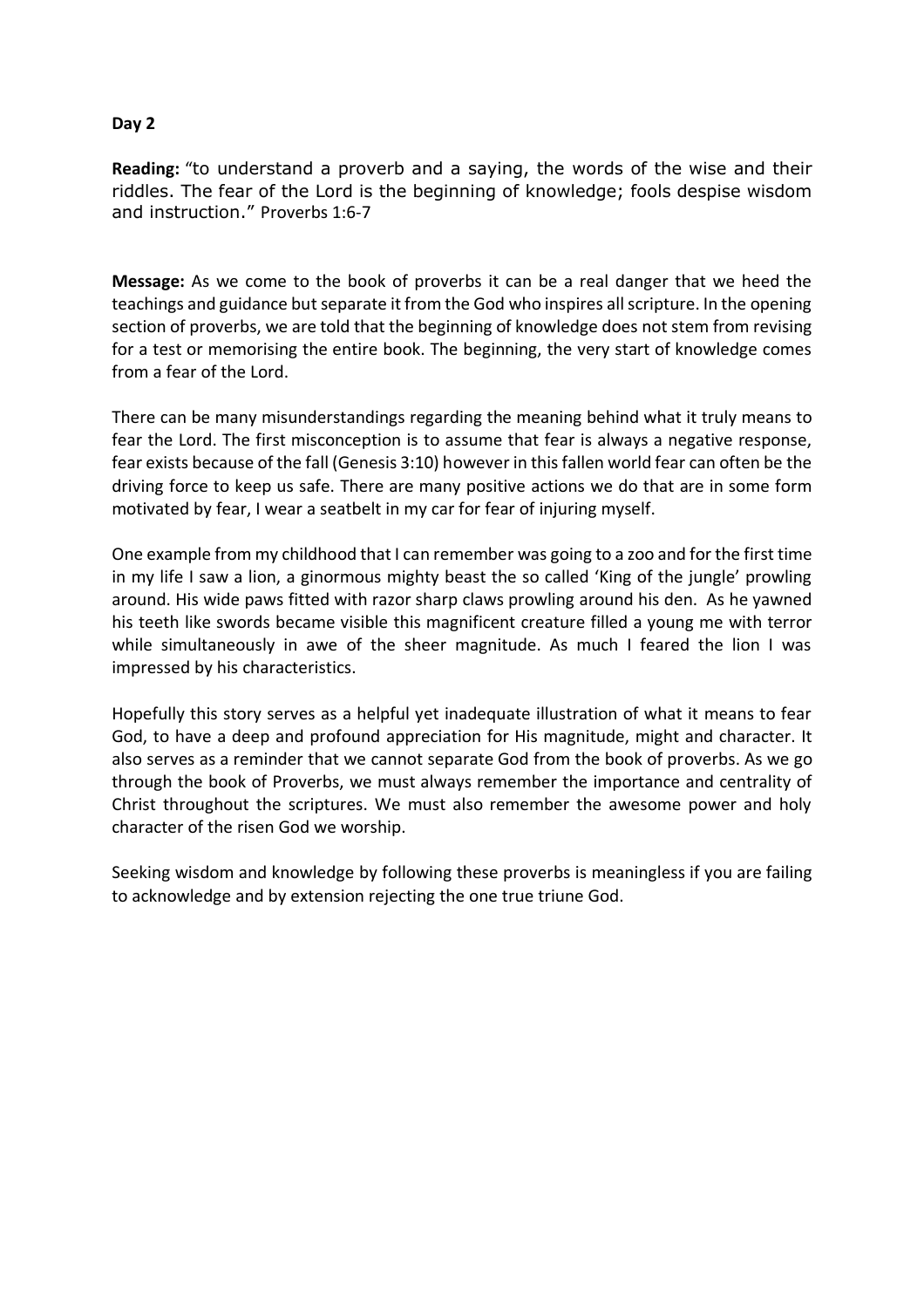**Reading:** "Hear, my son, your father's instruction, and forsake not your mother's teaching, for they are a graceful garland for your head and pendants for your neck." Proverbs 1:8-9

**Message:** Here we see quite a common theme in the book of Proverbs where the writer struggles with the poverty of human language to describe and define the value and worth of virtue. So here we see a comparison or almost a simile between remaining steadfast to the teachings of your parents and the worth and honour of jewellery.

Those of you who know me know that I am a simple man in many ways, but I do struggle to understand why so many people spend such vast quantities of money on something that fits around their wrist, neck, ears or head. The allure and joy of jewellery has really passed me by, however there is one neckless that I would love to own. The L'Incomparable Neckless. This already has a very bold name, but it is eye wateringly beautiful to look at. However, even more eyewatering than the neckless is the price tag with the last valuation being set at \$55 million.

Now if somebody was to hand you \$55 million and you bought a single neckless with the money, I think you have completely wasted an opportunity but what does it say about the person who possess such wealth just for show? When the person wearing the L'Incomparable neckless walks into a room people would see and immediately recognise and see the beauty. If you were to wear a neckless like that it would not be tucked into your top hidden away, it would be displayed and obvious.

Those who follow the teachings of their parents are noticeable, those who are virtuous are obvious. Something else we must come to realise about the truth found in the proverbs is that generally it offers principles more than exact prescription. There might be some people to whom their parents did not depart much good advice or Godly character, but we all have older Christians in our lives who when we were young (or just younger) took the time to help us and guide us.

Sometimes as we get older, we lose the humble obedience of a young child, no matter how old we are we must hear our father's instructions and not forsake our mothers' teachings for they are precious. For even Jesus Christ the second person of the God head submitted, listened and obeyed the direction of his parents and if Christ followed instruction how much more should we?

What do you value more, what would you rather have? A lovely shiny Rolex watch (Other brands available), a jewel encrusted neckless or to remember how you were brought up with a Godly character that is more visible and shines brighter than any diamond.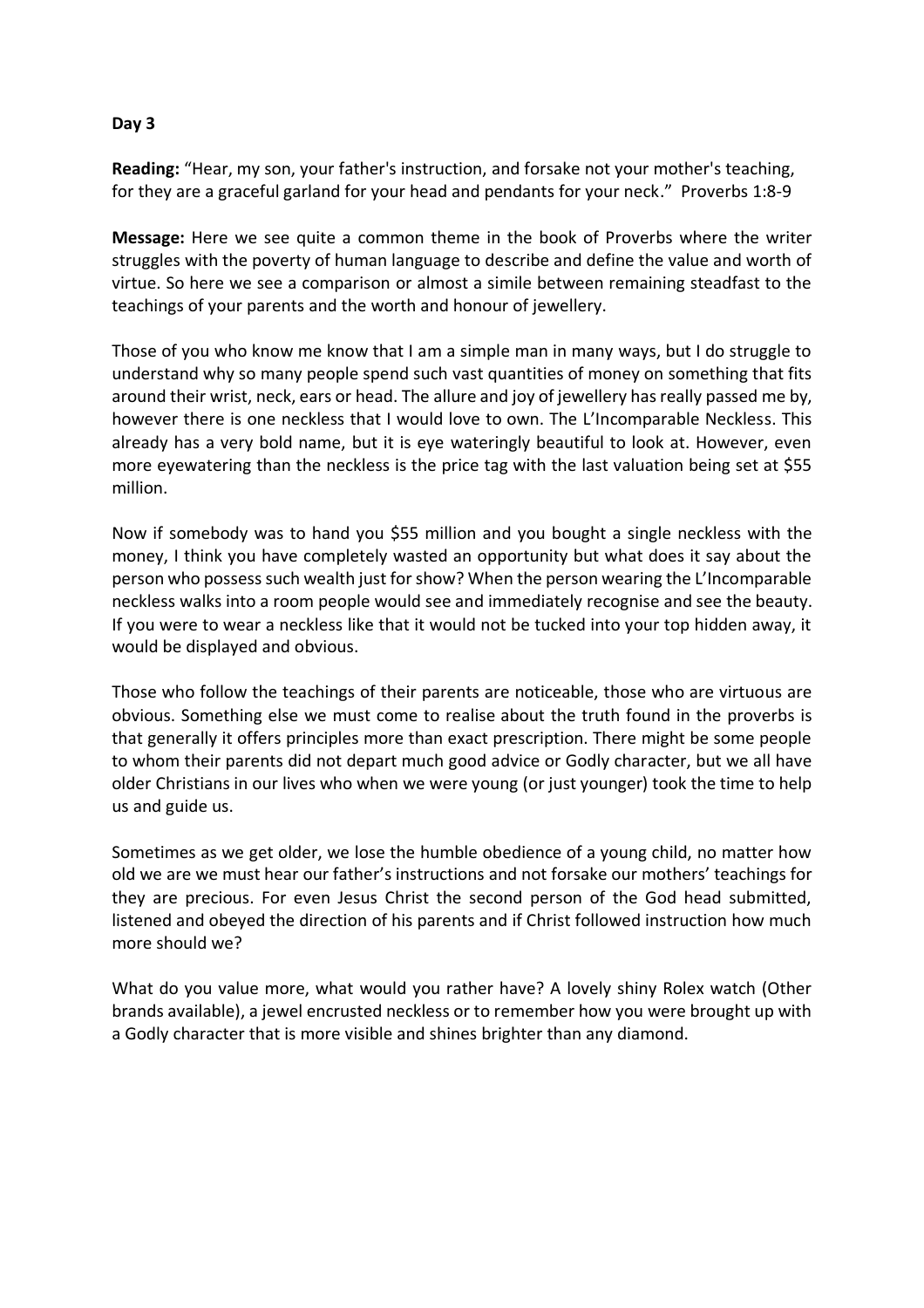**Reading:** "My son, if sinners entice you, do not consent. If they say, "Come with us, let us lie in wait for blood; let us ambush the innocent without reason; like Sheol let us swallow them alive, and whole, like those who go down to the pit;" Proverbs 1: 10-12

**Message:** The word that jumps out at me from this passage is the word "entice" defined as to "attract or tempt by offering pleasure or advantage". As followers of Jesus we must always be on our guard to be following and living in our new nature and resist any enticement from sin.

However, if we are being completely honest with ourselves even though we hold firm to Jesus there is something about sin that wants to snatch us back, Paul phrases this dilemma "For I do not understand my own actions. For I do not do what I want, but I do the very thing I hate." (Romans 7:15).

So often there is an enticement with sin, we don't want to go against the God who loves us, but we do, often, daily. The great Puritan theologian John Owen in his book 'the mortification of Sin famously said, "Be Killing sin or sin be killing you". So often we can be lured towards sin and we can ignore the inherent deadly nature of sin. I am remembered by an illustration that has stuck with me for many years, and one I don't think I will be able to forget, it's not a very pleasant picture but it is one that highlights the end result of what we do wrong.

It is often said (though the accuracy might be debated) that the most effective way to kill an artic wolf is to use its nature against him. When the wolf gets a taste of blood it gets sent into a blood thirsty frenzy. It is rumoured that some tribes would burry a knife in the ground attached to something solid and sprinkle the blade with a few drops of blood. When the wolves find the blood, they would start licking away, unaware to them that they will eventually cut their own tongues and begin to bleed. However, in their bloodthirst they would continue to lick the blade. Many of the wolves would eventually bleed out.

This is the reality of sin, what looks so attractive to us is deadly. It tempts us toward it and it is pleasing and enjoyable however we are not aware of the great damage it is doing to our lives and our spiritual walk. Sin is enticing but it is like a knife sprinkled with blood.

Do not let sinners or sin entice you back to it, because you have been saved for something better. The empty promises of sin will fade, but the reality of Christ's cross is forever.

**Prayer:** Father we pray that you would help us to not try and resist sin with our own strength but instead of being enticed by sin we want to be captivated by Christ. Fill us with the Spirit and the lasting knowledge of your eternal purposes to which the fleeting pleasure of sin can never compete. And thank you Lord that despite the numerous times I have sinned forgiveness was still made available.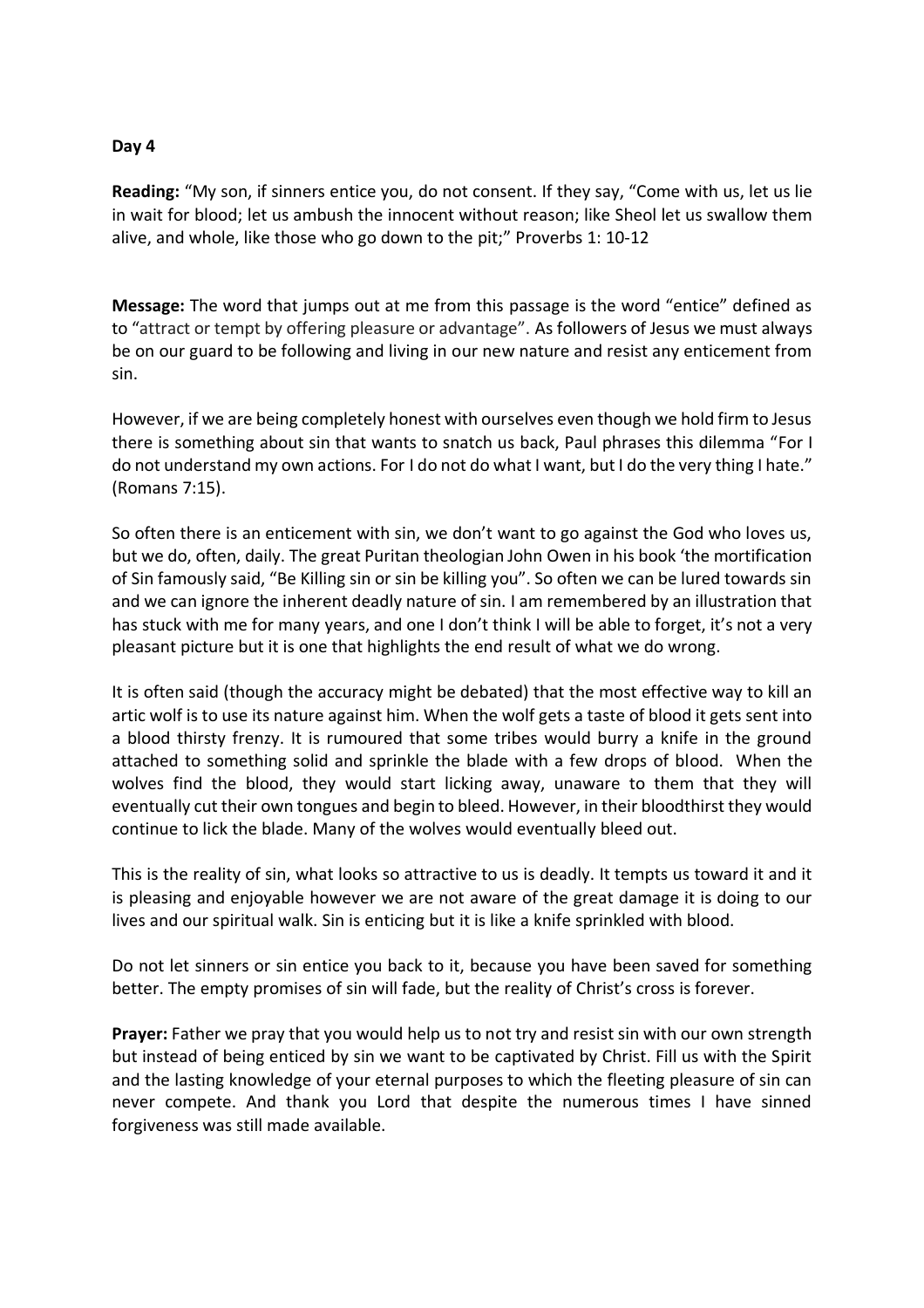**Reading:** "we shall find all precious goods, we shall fill our houses with plunder; throw in your lot among us; we will all have one purse"— my son, do not walk in the way with them; hold back your foot from their paths, for their feet run to evil, and they make haste to shed blood." Proverbs 1:13-16

**Message:** In this passage we see a continuation in many respects from yesterday's s reading where we are to resist the enticement of sin and the here read about the promise of precious goods for those who follow sin. As we looked at previously this pleasure is fleeting and false and cannot be compared to the hope we have in Christ.

In today's devotion I want to primarily focus around the imagery surrounding where we walk and who we walk with. I am sure many of you can relate to being younger and going on a long walk with your family and just being bored or tired. Perhaps the sun was too strong and beating down on you, and every step became harder and harder. Sometimes when we were younger, we might not have wanted to go and so we would drag our feet, often ruining our shoes in the process.

When people ask us to follow them, do as they do or go where they go if it is contrary to scripture we should resist. Who is our ultimate master, we need to decide and make a conscious decision of who are we going to follow? Who will you follow, will you follow the crowd to be popular amongst friends or work colleagues or will you follow Jesus? The reality of the gospel is that you cannot follow both Christ and this world. It is essential that we make sure we are not on the path of sin or walking into what is immoral.

The reality is the path of the wicked might be easier, the paving might look more even and less difficult to follow. The path of the wicked might look better, but ultimately it will take you to the wrong destination. Jesus says himself saying "I am the light of the world. Whoever follows me will not walk in darkness but will have the light of life" (John 8:12). Today what a pivotal question to consider in my daily life which path am I on and who am I following?

**Prayer:** Thank you that you have made a way through Jesus for a path of light for those who will believe on you. As the world tries to drag us away from you help us to keep firm footed on the path that leads to eternal life and not persuaded to the path of wicked.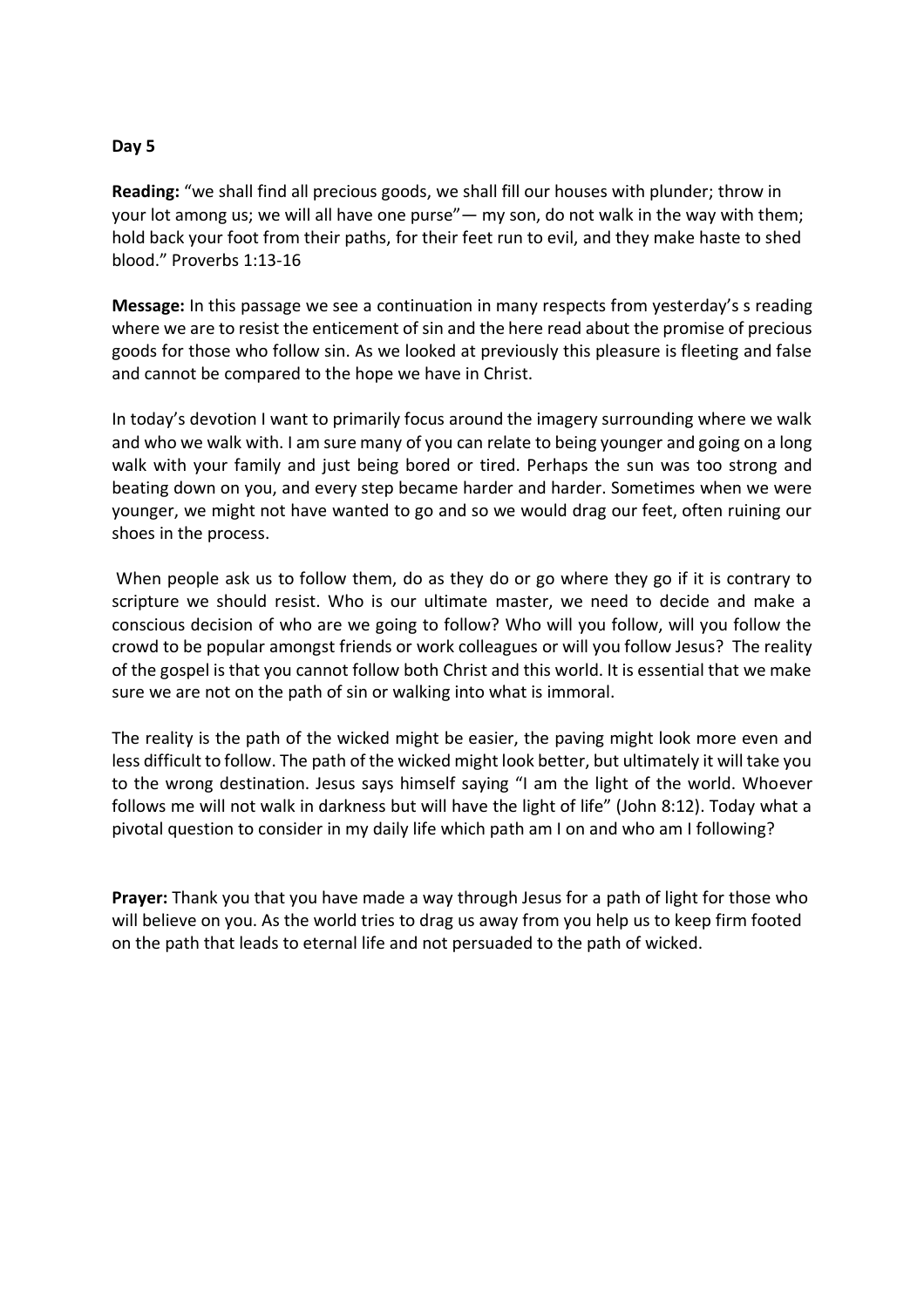**Reading:** "For in vain is a net spread in the sight of any bird, but these men lie in wait for their own blood; they set an ambush for their own lives. Such are the ways of everyone who is greedy for unjust gain; it takes away the life of its possessors." Proverbs 1:17-19

**Message:** Here we read of an almost humorous analogy depicting and illustrating the complete folly of those who gladly peruse evil and the desires of their hearts. It is foolishness because nobody can escape the pending judgement from God. More than this God has persistently given us warnings Jesus himself mentions Hell more than he does Heaven. These warnings of what is to come for those following their heart instead of following Jesus are given not as gloating but out of a love to see people saved.

The image that this passage you can imagine vividly as someone desperately tries to catch a nearby bird perhaps sitting above in an adjacent tree branch. As this man struggles and untangles his large net with which he then sets up and after all of his struggles in constructing the trap they have finally paid off when the trap is set. Unfortunately for the person who has set this trap he has been watched from start to finish by the very bird he wishes to catch. What is the likelihood that a bird who has witnessed the setting of this trap would so easily become entangled in it? The whole benefit of a trap is the element of surprise, even a bird is not foolish enough to watch someone setting a trap to catch it and then fly directly into it.

However, that is exactly how so many people are living their lives today. This passage describes the efforts and labours of setting up the net as "vain" or pointless, for the net will never come to anything. In the same way the work of the wicked is in vain, living a life for self is pointless and will never reach the desired outcome.

Birds are not known for being the cleverest of animals but even the birds of the air are wiser than those that reject the offer of forgiveness that Jesus offers. By extension the works of those who are in Christ have more meaning and worth to them than we often consider. If the works of the wicked are in vain then the works of someone living out their Christian faith must be the opposite. Let me assure you today, there is no futility in following the gospel.

**Prayer:** Father we thank you that you are the ultimate judge of the universe in many ways we thank you that the evil we see around us will not go unpunished, we praise you that you are the bringer of justice and what is right. But even more we thank you that your justice is dipped in mercy and there is forgiveness available. We pray now and ask you to bring more people to the reality of the gospel revealing the foolishness of a life spent apart from you.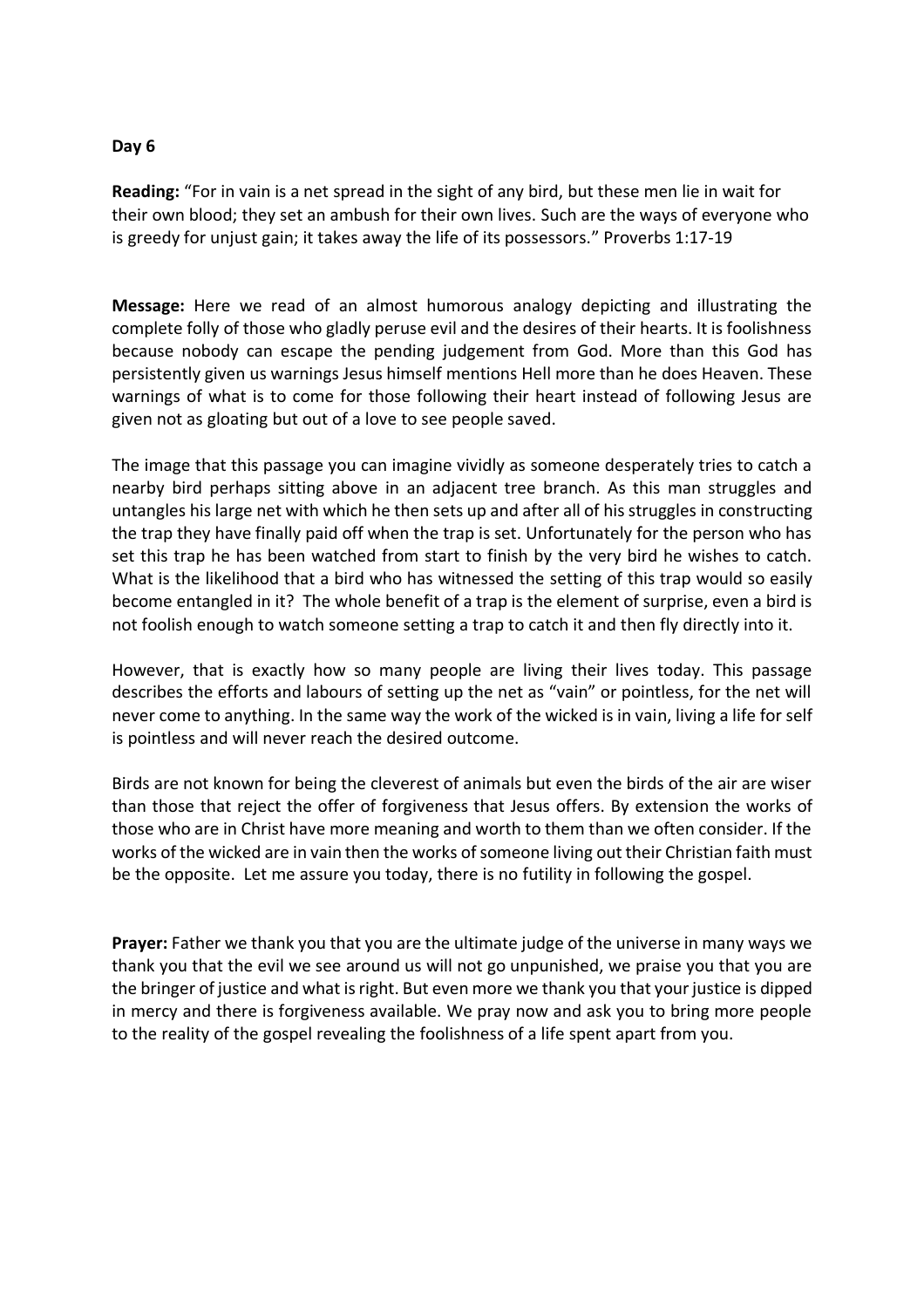**Reading:** Wisdom cries aloud in the street, in the markets she raises her voice; at the head of the noisy streets she cries out; (Proverbs 1:20-21)

**Message:** One night I peacefully drifting off to sleep, I was in that lucid state not quite asleep and not quite asleep but quite relaxed. But out of my peace and relaxing suddenly my eyes shot open and I sat upright in bed looking around. I had heard a noise, quite loud out of the darkness. It resembled a baby crying but it sounded close, eventually it grew fainter and tiredness grew more so I went back to bed.

When morning arose, I was glad to hear how many neighbours had heard the loud wailing last night and glad that it was not just me. We all concluded that it must have been a fox, which was later confirmed by one neighbour who went out and saw the rather noisy fox. We all heard the noise but only one person made the conscious effort to find what was making the noise.

The image we have in this portion of Proverbs is wisdom personified (portrayed with human traits or characteristics) crying out loud in the marketplace one of the busyness and most filled areas and a street that are filled with people.

Wisdom does not make itself hidden, it is so easy to blend into a crowd however it much harder to hide in a crowd if you are raising your voice and crying out. Many people would be able to hear the noise but how many stop to take the time from their busy day to seek after wisdom. In a similar way everyone heard the fox, but only one person took heed.

People cannot say or argue that true Godly wisdom hasn't been made known to them elsewhere in Scripture it is written *"For the wrath of God is revealed from heaven against all ungodliness and unrighteousness of men, who by their unrighteousness suppress the truth.<sup>19</sup> For what can be known about God is plain to them, because God has shown it to them. <sup>20</sup> For his invisible attributes, namely, his eternal power and divine nature, have been clearly perceived, ever since the creation of the world in the things that have been made. So they are without excuse"* (Romans 1:18-20).

From this passage in Romans we read that God has made it plain to them, everyone who rejects Jesus has had the opportunity to listen and hear. In our own Christian lives how sensitive are we to seeking after Godly wisdom (which starts by knowing and fearing God). Even as Christians there is a danger that we listen more to the busyness of the world than we to God and his Words.

**Prayer:** Help us to not be drawn in by the things of this world but help us to remain focused on God and his Wisdom as it calls out to us. Be with us through every day helping us not to blot out or ignore your guidance but to embrace it and follow it.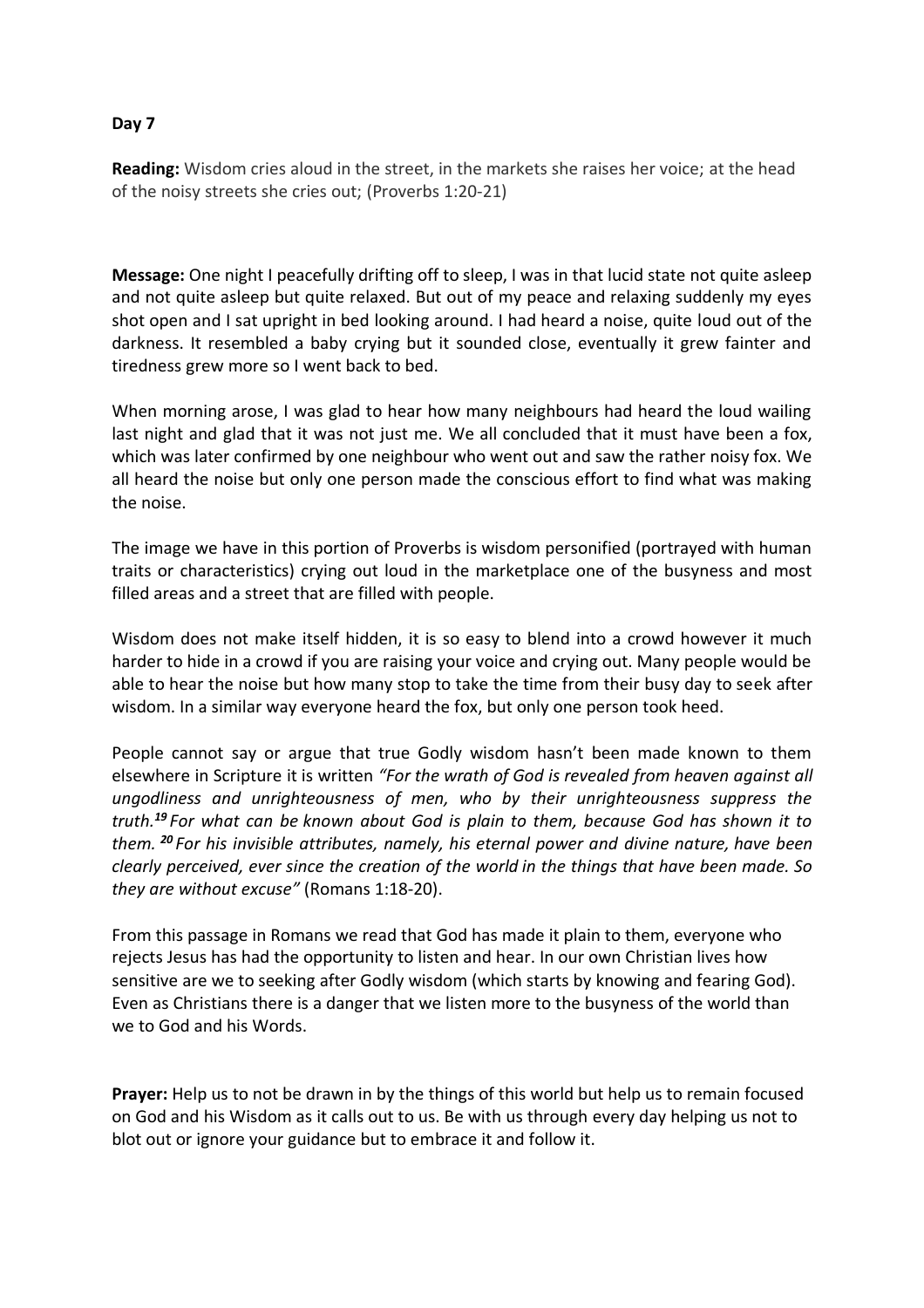**Reading:** How long, ye simple ones, will ye love simplicity? and the scorners delight in their scorning, and fools hate knowledge? Proverbs 1:22

**Message:** I wonder if you can remember back to your school days If your school was anything like most there was always very clearly defined, distinct and generalised friendship groups. Whether that was those who loved sport, the group of giggly girls, the misbehaved children and inevitably the 'nerdy' children.

I don't know what type of pupil you were at school but inevitably I can guarantee that there was always a small group of people who disliked those who were intelligent or tried hard. Whether they were just secretly jealous or there was a deeper routed problem they just seemed to hate it when anyone excelled or did well in the classroom.

Leading on from yesterday's passage where wisdom was making itself known by crying in the streets but more than just rejecting them, they are mocking wisdom. In the same way that people would mock those with knowledge in school that destructive futility.

The problem is not that God has not made the truth about himself clear the reality is that people do not want to know. I am always amazed by the anger and vitriol that some contemporary atheists have for God considering they reject His existence. This is similar to the scorning and hating knowledge that the verse mentions, the godless world in its ignorance actively rejects God and his precepts as being unmoral and outdated.

However, in many ways we should not be confused as to why they would hate this knowledge as the Bible says "Why do you not understand what I say? It is because you cannot bear to hear my word. You are of your father the devil, and your will is to do your father's desires. He was a murderer from the beginning, and does not stand in the truth, because there is no truth in him. When he lies, he speaks out of his own character, for he is a liar and the father of lies." (John 8:43-44).

We should not be surprised that people mock Christians or hate God and his laws because before God dealt with us, before he revealed the cross to us in an effectual way that was us. We were all once rejecters and haters of God and so no matter how much somebody hates Christianity or our God, they are not beyond His power to save.

**Prayer:** Father when we look at this world, we see people who hate you, reject you and act in a way contrary to your commands. Help us to love them, care for them and be positive and effective witness to them taking your message of hope to those who desperately need it.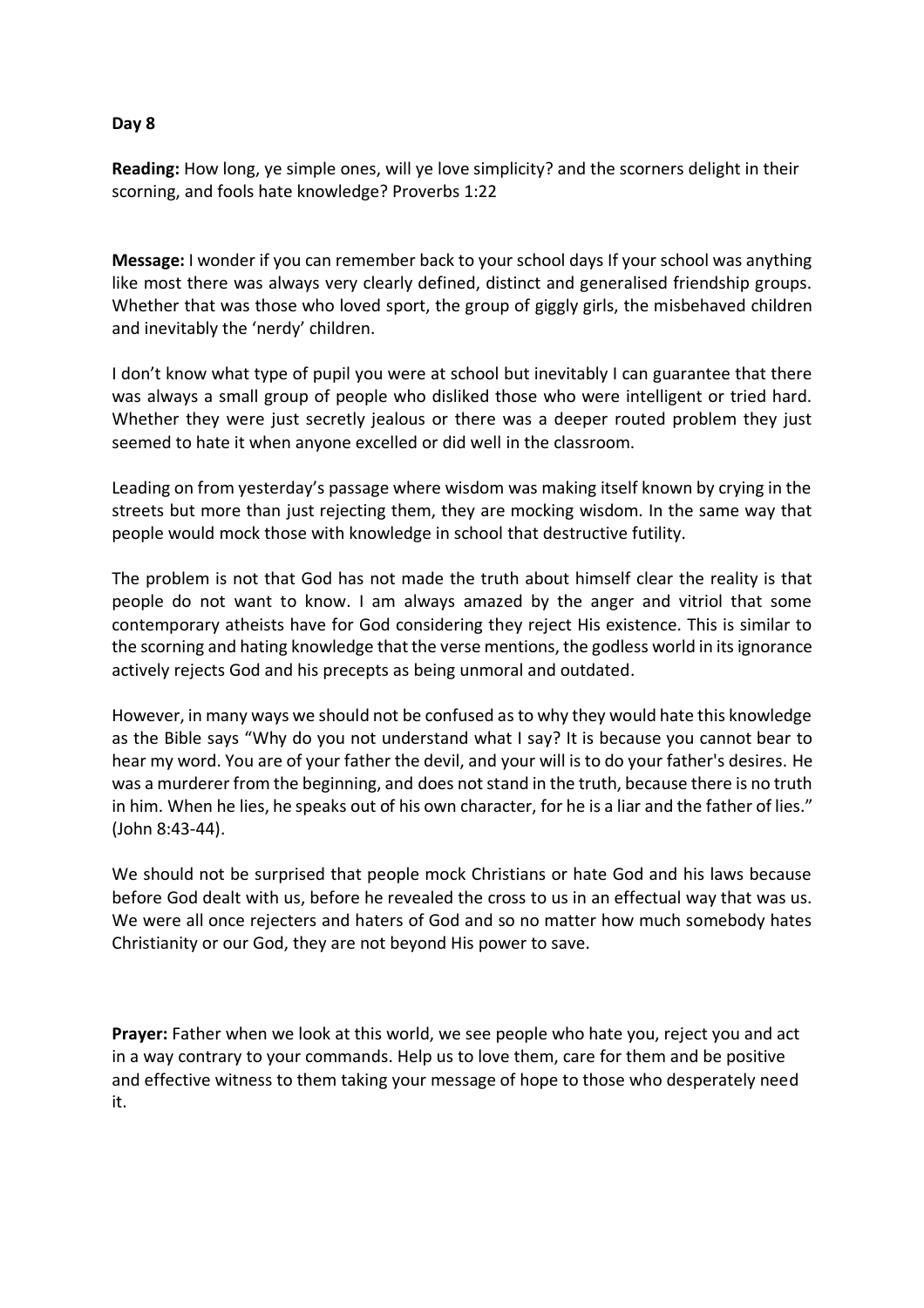**Reading**: "Turn you at my reproof: behold, I will pour out my spirit unto you, I will make known my words unto you." (Proverbs 1:23)

**Message:** In these verses we see the blessings that are made available for those who will turn and listen to the message that god has. Previously we have had warnings not to follow the footsteps of the wicked and descriptions of wisdom and how it makes itself known. But in these verses, we see the generosity of God revealed.

If I was a bartender, I think I would be much beloved, for whoever I pour my drink it is always right to the brim. If I am pouring myself a cup of tea I want as much tea as I can fit into the mug, the only problem with that is that I often misjudge and pour too much causing it to spill over the sides. Having a full mug with no room also makes it very hard to steadily carry. However, after years of this tradition I don't think I am any closer to stopping this habit, regardless of how much tea I drip around the house when trying to carry my mug.

I really like this illustration for Proverbs 1:23 God says that "I will pour out my spirit unto you" this word pour is so powerful. God could have promised to sprinkle his spirt on us, but instead there is a promise of a pouring out. Being Welsh I understand the phrase very well, when I look out of the window (often on a summers day) and the rain is beating against the house we use the expression "It's pouring down". God gives us his spirit seemingly unsparingly.

There was an old puritan tradition of Christian meditation where the Puritans would simply survey the things around them and let relevant scriptures come to mind, and to rest and dwell on them. Next time you see it raining, really pouring down, why not take the time to reflect on how much God has blessed his people with by his spirit? Next time you follow my bad example and pour a drink that bit too full, remember that you are filled with his promised Holy Spirit.

Finally, why does God give us the spirit? Because he is making his words known to us and the spirt moves powerfully revealing the truth of who God is to our hearts. The only reason we were able to appreciate and see Jesus for who he is was because the Spirit regenerated us. God's spirit helps, to understand the spiritual things of God and guides and points us to his son.

**Prayer:** Father we thank you that you have sent your Spirit, we thank you it was not a sprinkling but a pouring out amongst your people. We pray that we would be people who are led by the spirit, we ask that you continue to reveal truths about who you are and what you have done for us. We thank you for the undeserved blessings we receive from you, make your words known in my heart. Amen.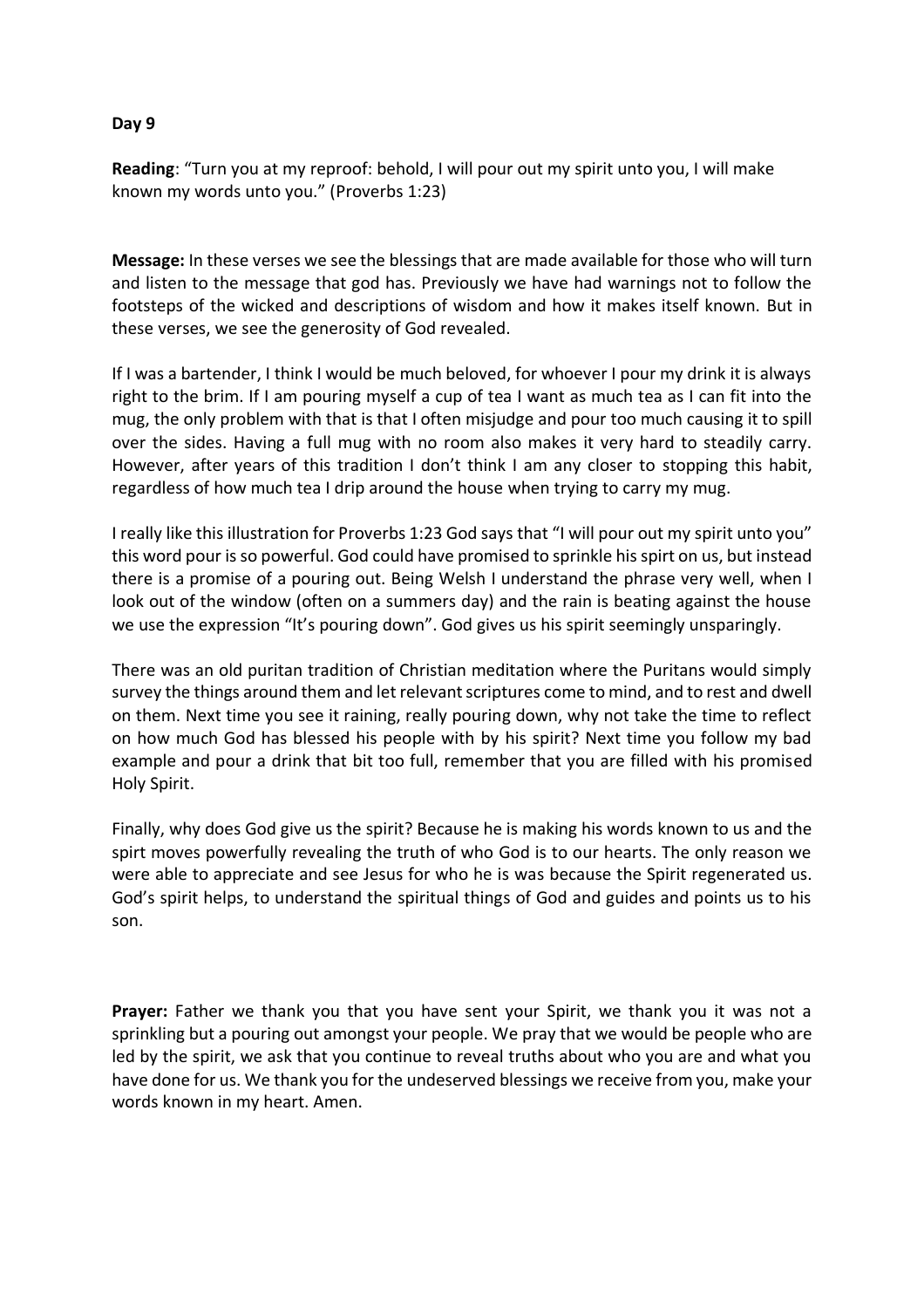**Reading:** "Because I have called and you refused to listen, have stretched out my hand and no one has heeded, because you have ignored all my counsel and would have none of my reproof," (Proverbs 1:24-25)

**Message:** Today we are going to focus on the idea that wisdom is freely available, but many ignore all counsel, there can only be two options you either hear and listen or you hear and ignore. Chapter one has presented us with imagery that suggests everyone is exposed to wisdom, but many actively reject it.

These few verses we are looking at today remind me of a very common sight, whenever I go to the park, I cannot help but be amused by the number of dogs running around, but more accurately the number of disobedient dogs. There is always at least one dog who is being called hundreds of times and you know he can hear his owner, but he is having a whale of a time running around the park, so he ignores his owner. After a while a disgruntled owner then tries to intercept or chase after the dog.

Of course, the dog can hear his owner, however as we have read in proverbs the dog has been called but refuses to listen. God has made himself clear and visible and yet so many people refuse to listen, they have heard but they refuse to let what they have heard affect them. They are enjoying their lives and they do not have a care in the world and the master calls, but they go I their own direction for they think they know best.

I wonder if you have seen the common film trope in various action films where for whatever reason there is always a character hanging off a cliff edge. The dialogue around this scene is always the same across every film the character on the cliff will lean over put out their hand and say "Grab my hand". In these passages we read that there is a stretching out of a hand and "No one has heeded" help is made available and yet is rejected.

Whatever reason be it pride, busyness of life, comfort, fear of being ridiculed, god has provided a lifeline. We are in a state of danger, and sin we cannot save ourselves the Bible says "And you were dead in the trespasses and sins" (Ephesians 2:1. What could a dead person do to save themselves? We had no hope and then God has stretched out his hand to us. It is vital that we do not ignore and reject the merciful salvation that only He can offer.

For those who have accepted and are trusting in him, we must never lose a sense of wonder and joy at the thought of God stretching out his hand to us. Never forget how bad you once were, how without hope you were living for yourself. Christ has offered us life let us rejoice in it.

**Prayer:** Father help us to appreciate and know the joy of that saving outstretched arm, while we had no hope. We pray Lord that your pouring out of the spirit would bring people to accept that they need to heed the words of your voice.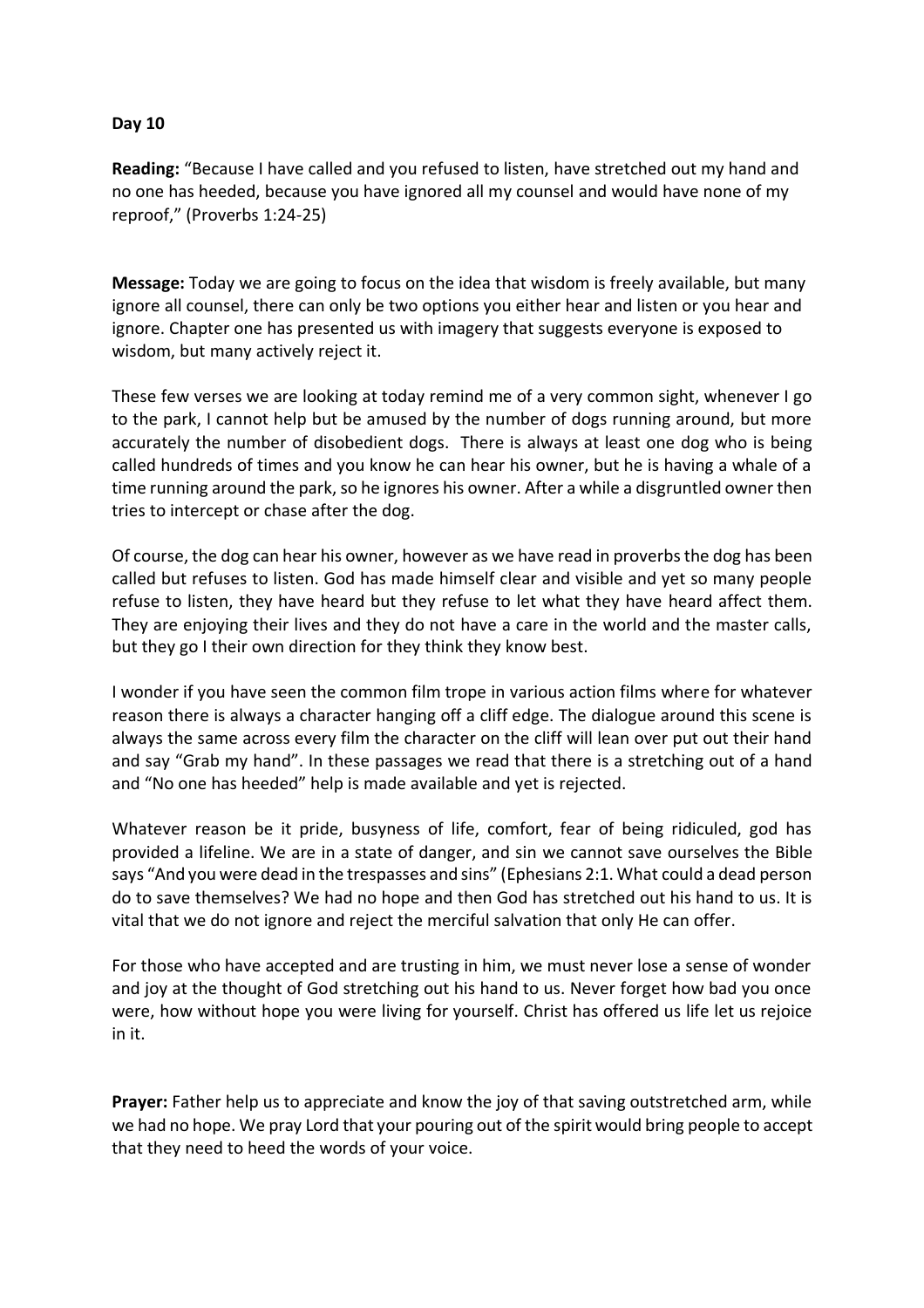**Reading:** I also will laugh at your calamity; I will mock when terror strikes you, (Proverbs 1:26)

**Message:** Have you ever experienced that awkward moment when in conversation with someone they make a joke and you laugh and they respond with "I wasn't joking, that was serious"? There are so many potential examples perhaps your wife has turned to you and said "I'm going to take up jogging and rise early each morning" maybe your husband has said "I think I'll have a go at fixing that so we can avoid having to buy a new one".

I'm sure we all have experienced something like this when someone lays their plan or vision and without realising, we assume they are making a joke because their plans seem so unachievable. This is a similar idea underpinning the way God laughs at those people we studied yesterday who are actively ignoring the entirety of God's counsel. God laughs at those who have rejected him and go their own way searching after the desires of their heart.

In previous days we have studied how God has made wisdom available for all, but if you ignore his wisdom then do not be surprised if it leads down a very unappetising path. For those who are rebelling against Him, is God fearful or worried at our rebellion is there anyway man can overpower God? The mocking that is referenced is not anything like bullying it is more a reference to the wisdom that has been actively ignored. If I had to paraphrase the sentiment into an idiom it might be close to the phrase "I told you so". The path of righteousness is clear and obvious and yet people are almost shocked when disobeying God brings about negative consequences.

There is also a very serious implication in this verse those who reject Jesus are heading for calamity, there is no other way we can read this verse. Calamity is coming for all those who are rejecting God. This should be a verse that challenges our gradual evangelism to become urgent evangelism.

**Prayer:** Lord we want to thank you that if we are trusting in you through Jesus' work on the cross we have been pardoned from any eternal spiritual calamity. We ask you Lord to be merciful and remember those who actively perusing a life without you, ignoring your wisdom and counsel. We pray that we might be better witnesses to our friends, loved ones and community in your strength so they might be saved as we have been.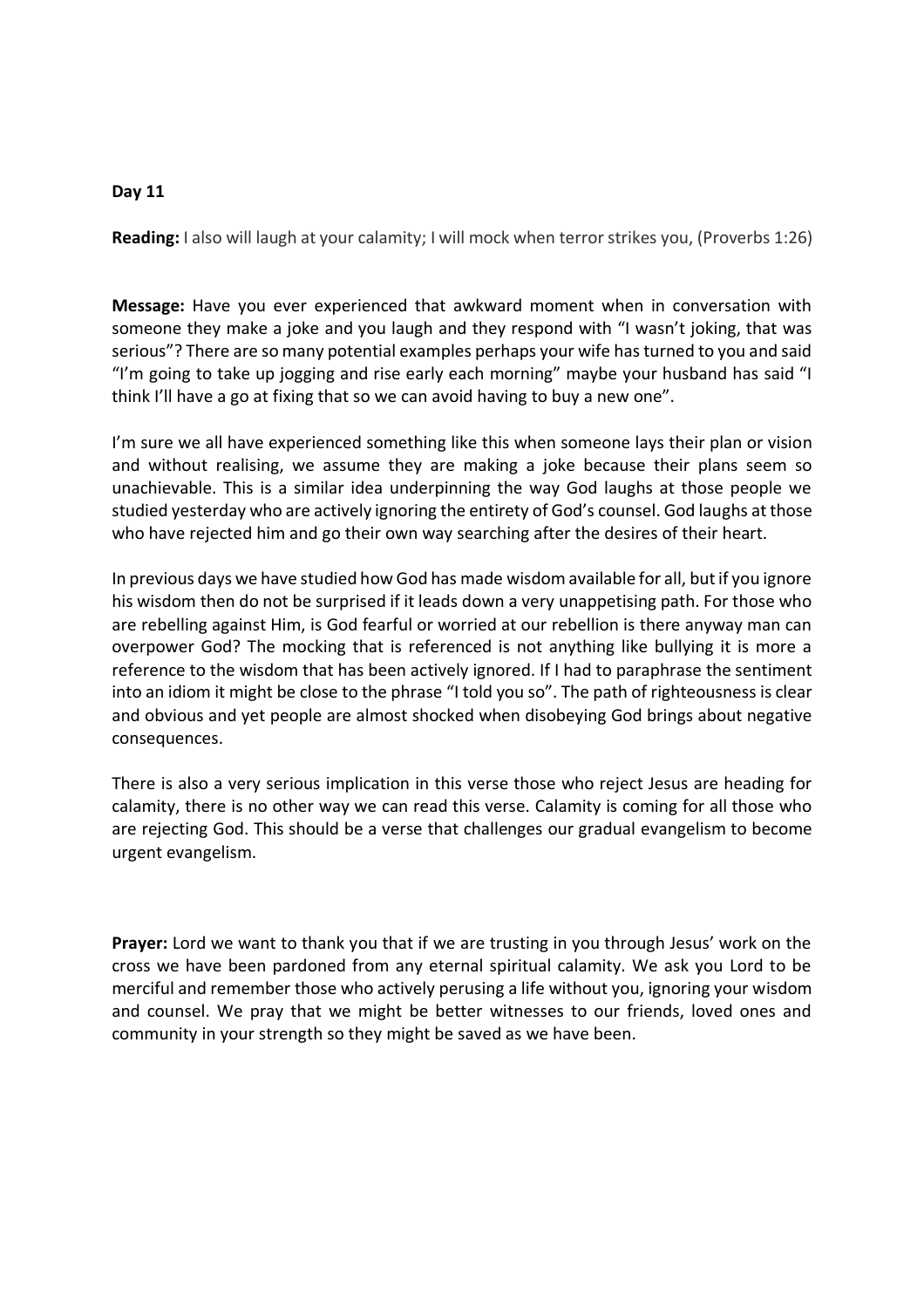**Reading:** when terror strikes you like a storm and your calamity comes like a whirlwind, when distress and anguish come upon you. (Proverbs 1:27)

**Message:** Here we see the state of those who reject God and the panic, fear and audacity that they have when their life starts to go wrong, they will cry out to the God whom they have spent their years rejecting.

The image that these verses use to describe this is "When terror strikes you like a storm, and your calamity comes like a whirlwind" this is very descriptive, and I am sure many of us can relate to one of these. Many of us might love to watch and listen to a storm late into the night as we are cwtched up warm in bed as the rain beats against the windows and the bright flashes of lightening light up the sky, and the deep rumble of thunder in the air.

But the one thing none of us like is when we have left the house and those thick black clouds come over us and catch us unawares. Growing up and living in Wales has taught me one thing about the weather and that is that it could always rain. However, when a storm comes out of nowhere and you are taking shelter wherever you can maybe huddling together in a shop doorway until the worst of it passes. This is just the fear we have when we are on land, I wonder how any of you have been in a storm while in a boat on the ocean?

Many of us can relate to what a storm means, to feel trapped, surrounded with no hope of escape or freedom, not knowing how long it will last. We will all experience true storms in our lives events and tragedies that seemingly come out of nowhere and knock us off course. In the darkness, pain and misery of the storms of life we need to realise that we are not in control of our lives, so often our plans fail.

When the difficulties of this world arise the question is where is your hope? Who are you rooted in, who have you been trusting? I cannot put it better than the old hymn that speaks of the storm but also reminds of us of the hope we have in Jesus:

Will your anchor hold in the storms of life, when the clouds unfold their wings of strife? When the strong tides lift, and the cables strain, will your anchor drift, or firm remain?

We have an anchor that keeps the soul steadfast and sure while the billows roll; fastened to the Rock which cannot move, grounded firm and deep in the Saviour's love!

**Prayer:** Father we thank you that even in the storm, even in the problems and issues I face I can always hold onto my saviour, we pray that we would spend more time appreciating you in the calm and in the storm, we praise you for your faithfulness to us.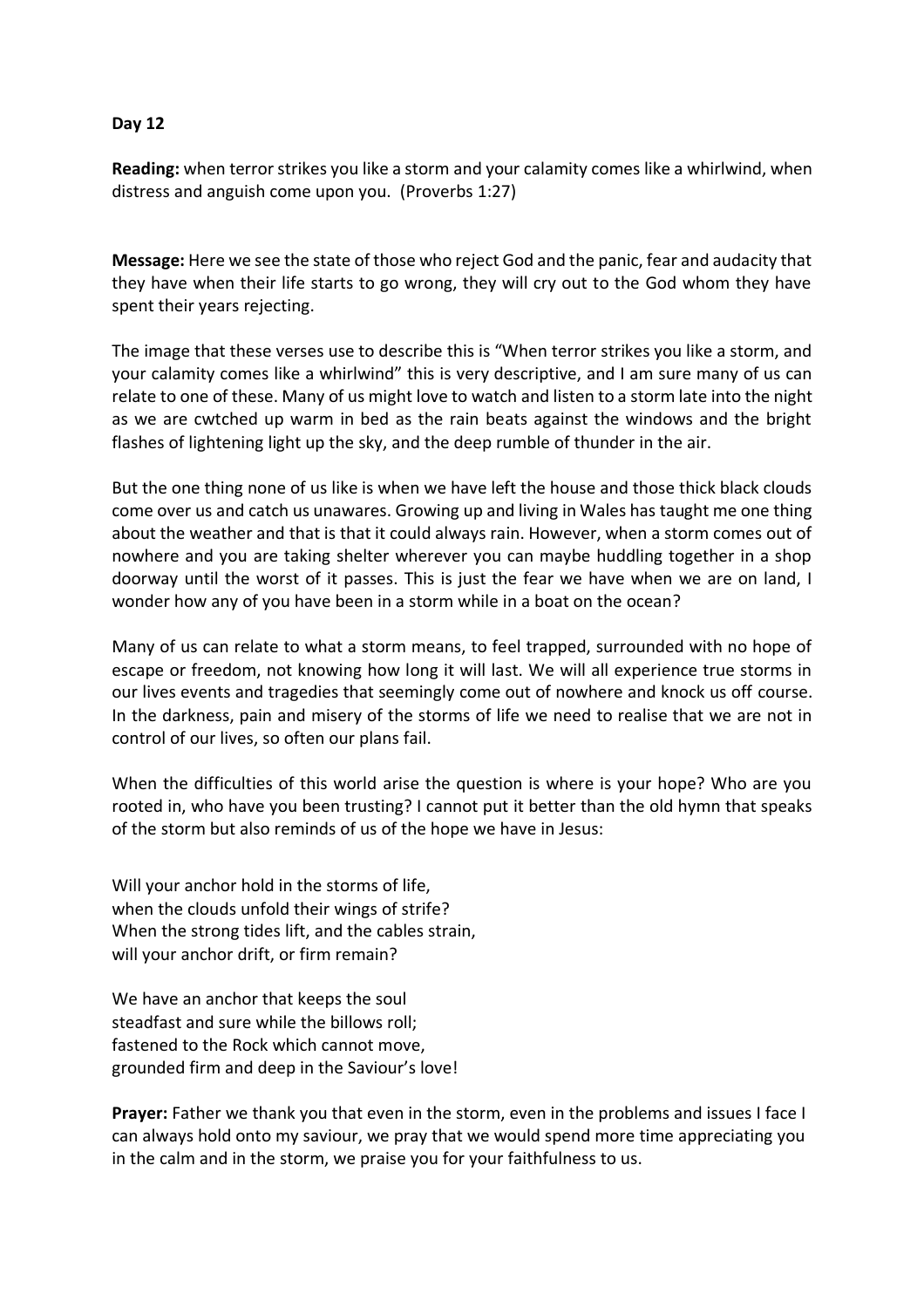**Reading:** Then they will call upon me, but I will not answer; they will seek me diligently but will not find me. Because they hated knowledge and did not choose the fear of the Lord, would have none of my counsel and despised all my reproof, (Proverbs 1:28-29)

**Message:** There is a continuation from yesterday, as the storms of life have descended upon the wicked and we read that in the midst of these difficulties those who have mocked and rejected God and his wisdom cry out for help.

I am sure that many parents can relate with this sentiment, how often have you told your children not to do something because they will get hurt, perhaps there is a particular area of a park or field that is dangerous and you warn your child stay away from that area. Not even five minutes later there are screams and tears of "Mammy, Daddy, I hurt myself!".

In this passage we read that those who have reacted God and followed their own desires and own wisdom actively hating knowledge and the things of God. Then the storms of life shake them and as a child they come running to the person they have ignored. Diligently they hunt after God there is an element of desperation as they struggle with life, but then we get a very hard and sombre verse.

For all of the searching and desire for God to step down and intervene and rescue them they search diligently "But will not find me". What a terrifying thought that there are some who might never find God. We need to make sure our salvation, regularly asking ourselves do I know what it means to know God the father, through Jesus by the Holy Spirit?

There are many people who do not really have a belief in God but in times of troubles they will pray anyway, just to try it. They just want God on their terms, no trusting in Jesus, no service, no changed life, no spiritual future just physical assistance and pleasure. God is not just there for when things in this life go wrong, He is not just concerned with the physical, but his primary concern is with the spiritual.

Those who call on God when life gets difficult but have never called on Him for forgiveness, they will look but they will not find Him.

**Prayer:** We pray to you with thanksgiving and relief that forgiveness has been made available. As we look at our world and the depth of depravity man can sink to we pray that people would come to know and see you not as a wish granter, not as someone to pray to if all else fails. We pray that more people will come to see you as saviour, sovereign and substitute.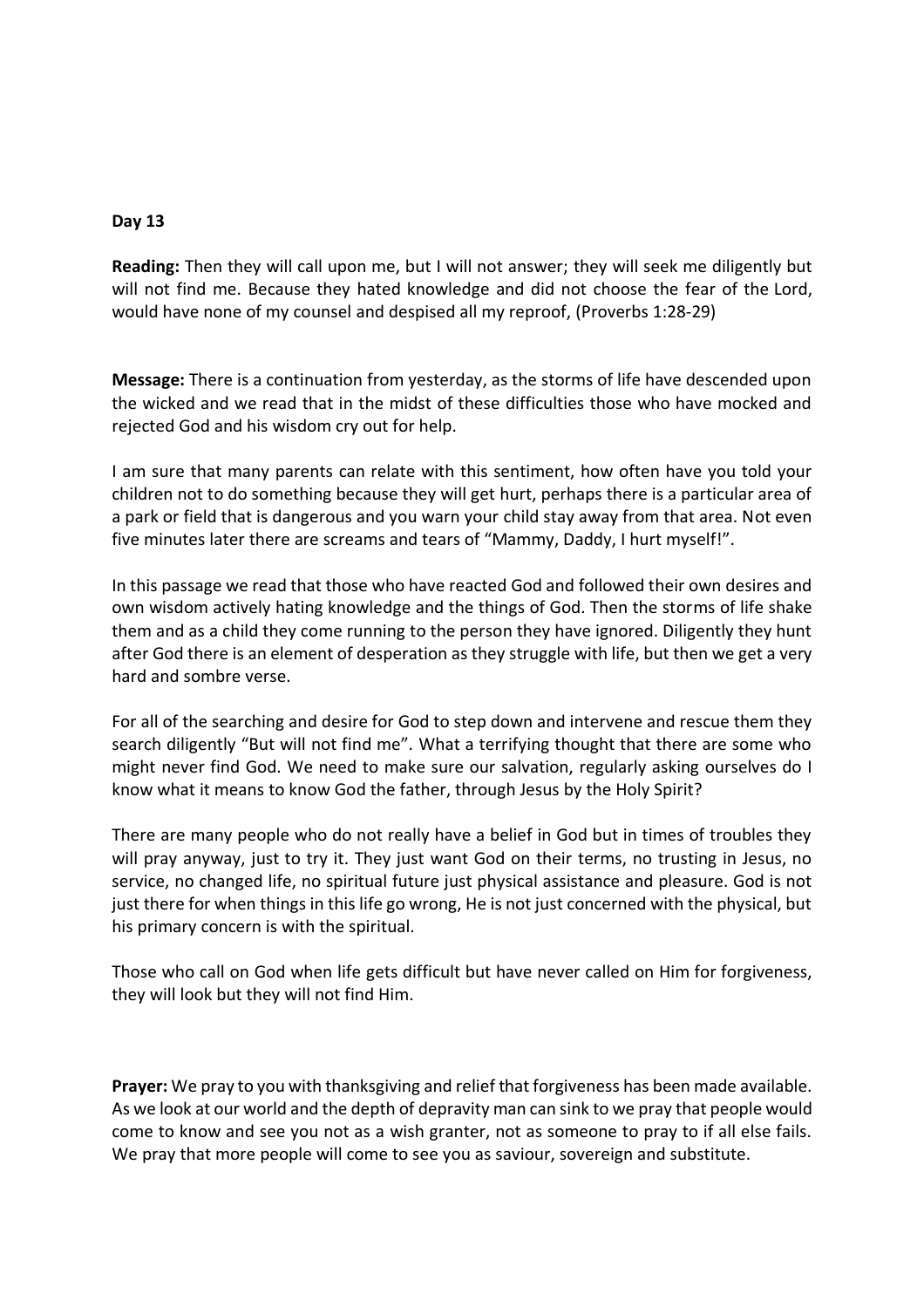**Reading:** therefore, they shall eat the fruit of their way and have their fill of their own devices. For the simple are killed by their turning away, and the complacency of fools destroys them; (Proverbs 1:30-32)

**Message:** Continuing on from the storms of life and the wicked who call out to God for His help while still rejecting Him we then read about this fruit analogy, "They shall eat the fruit of their ways".

This phraseology reminds me of a story of two twins who were identical, same hair style, eye colour, height they looked exactly the same, except for the fact they had two very different personalities. One was a quiet boy who did what he was told by his parents and followed their instructions to the letter, the other did not.

One day the two boys went on a visit to a local park, both of the twins were given an apple as a treat and they ran off into the park. One of them made sure to keep his apple safe as he played on the swings and side, the other did not. The other child ran around playing football with his apple and on a few occasions tried throwing it at some of the girls nearby. After an hour or two the boys were called back to enjoy their prepared park side snack, one of the boys was able to sit and enjoy his perfectly preserved treat, the other boy had a battered, bruised and quite unappetisingly muddy apple.

The fruit of the wicked is what they have grown, cultivated and they will reap however positive or negative. I wonder, which of the twin's fruit does yours most resemble? This imagery surrounding fruit made me think of a verse in the New Testament, but probably not the one you expect. When Elisabeth visited Mary Luke records "And when Elizabeth heard the greeting of Mary, the baby leaped in her womb. And Elizabeth was filled with the Holy Spirit, and she exclaimed with a loud cry, "Blessed are you among women, and blessed is the fruit of your womb (Luke 1:41-42).

I love this description of the person of Jesus, when we consider this passage in Proverbs looking at the fruit that we are going to eat we have to acknowledge the fruit the wicked have is the accumulation of all they have done wrong. But for all those resting in Jesus we have a new life, a greater hope we have forgiveness though we were once living a life of wickedness. Will you one day partake in the fruit of your work, or will you share in the fruit of Jesus' work?

**Prayer:** We thank you that though we have all sinned against you there can be forgiveness available to all who turn to Jesus. We thank you for the judgement that we are deserving of was poured out on your own son instead of me. Through his death we thank you that we can have life and fruit not of our own deeds but of Christ's.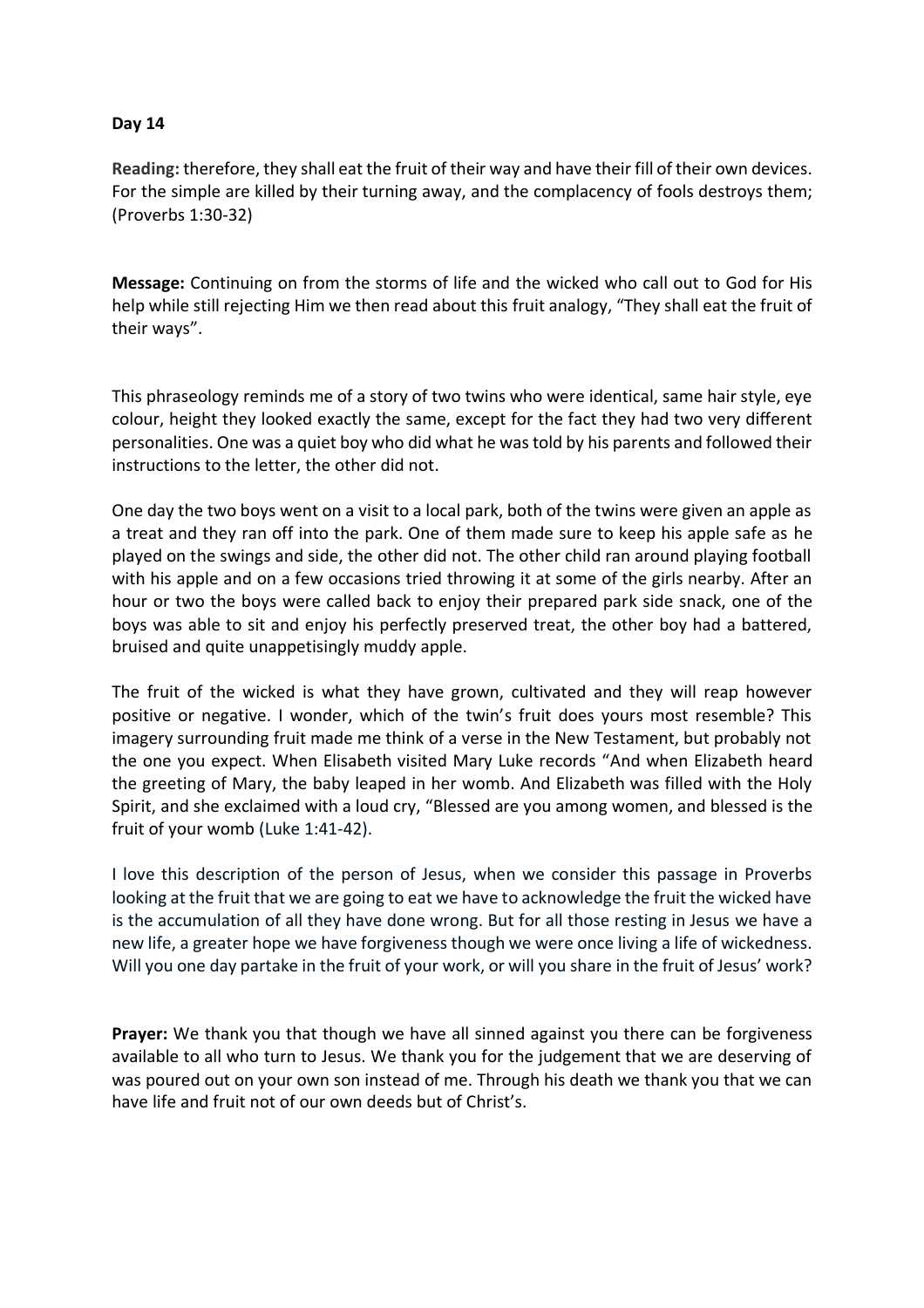**Reading:** "but whoever listens to me will dwell secure and will be at ease, without dread of disaster." (Proverbs 1:33)

**Message:** After a few days of examining the negative we come to this verse which is the reversal for those who listen. This is a message for those people who are listening, those who are actively following and perusing the precepts and principles that God has set in place. Again, we have to make reference to the conditional offer that is on offer, if you are not listening then this promise of help and security does not apply to you and your life.

I love the relaxing and peaceful phrase "secure and will be at ease" this reminds me of a very famous scene in an equally famous cartoon. The episode begins with the main character sitting slovenly in his pyjamas on the sofa drinking a beer and eating crisps perched in front of the television. There is not a care in his mind as he is having a relaxing morning enjoying what he has around him, I would fully describe him as at ease. The man takes a large stretch and proclaims, "I love these lazy Saturdays" it is at this point his wife leans into the living room and says, "Its Wednesday". The husband then screams "I'm late for work" and runs out of the house.

The next scene we have a similar looking set up as he is lying on the sofa in his pyjamas with a large bowl of popcorn and he contently utters "I love these real lazy Saturdays, they are so relaxing, unlike the fake Saturday that almost go me fired".

You might be slightly confused by what in this story pointed me to this passage in Proverbs but for me I think this image demonstrates to us that we cannot search or find true comfort or ease in ourselves. There are so many people who thing they have found true security in this world, and then something happens and their whole façade collapses. So many people might thing they have a comfortable life, but disaster will come to all those who anchor their security to the joys of this life.

What we are offered in this passage is true security, and true ease which can only be made available through Jesus Christ. For the things of this world are passing however God is offering us eternal security, today you might have many worried about day to day life. But as a Christian their needs be no worry about your eternal home where you will one day dwell without any dread of disaster.

**Prayer:** We thank you that in you, I can have security and ease in where my heavenly home is. I am so grateful that I am not reliant on my earthly circumstance's security or protection, I thank you that my future is secure not in my works but in Christ's work on the cross.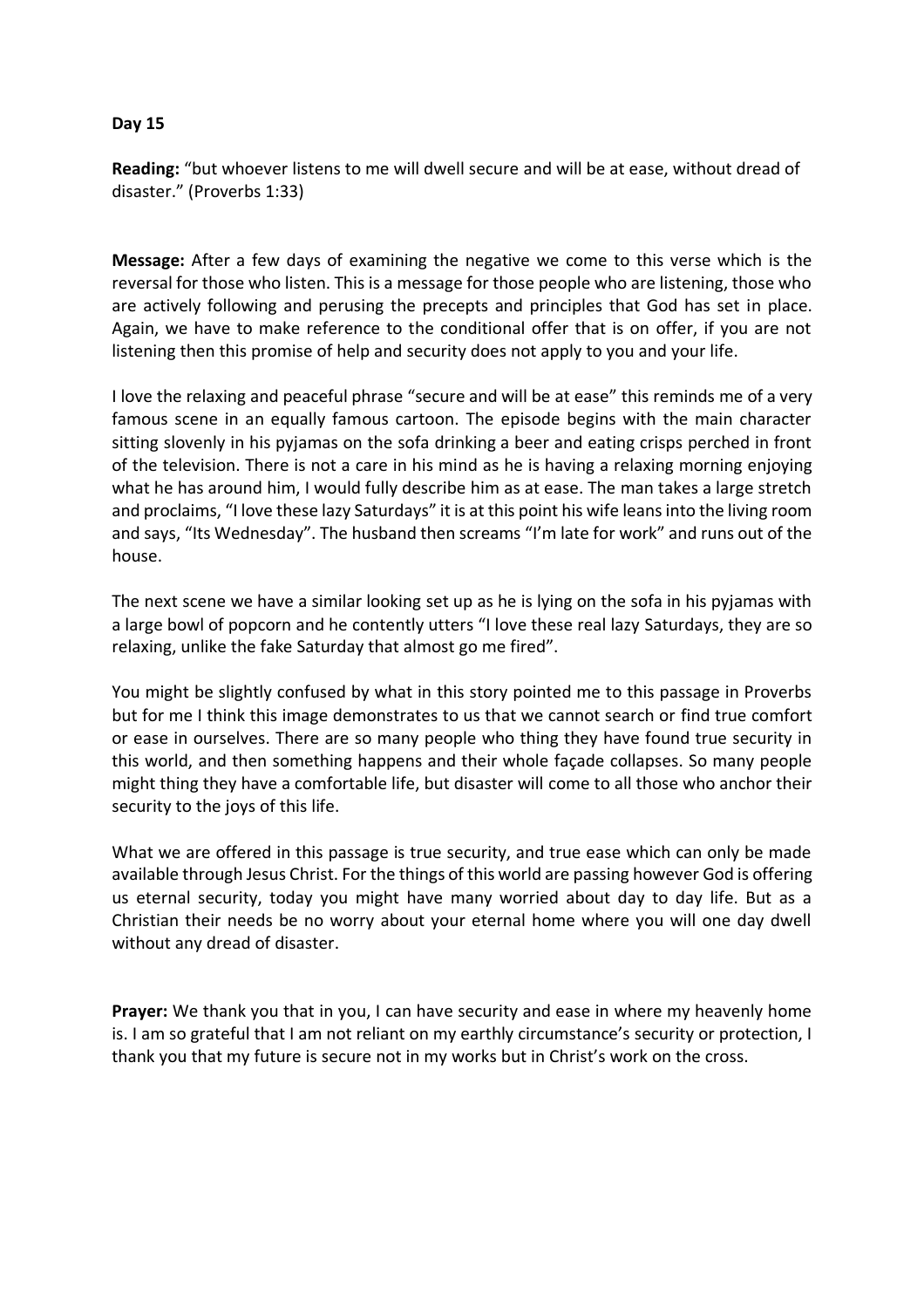**Reading:** My son, if you receive my words and treasure up my commandments with you, making your ear attentive to wisdom and inclining your heart to understanding; (Proverbs 2:1-2)

**Message:** Who is there that does not like receiving gifts? Proverbs chapter two opens with the imagery abut receiving which implies both a giver and a receiver. There is also a conditional within the statement with the word 'if you receive' meaning that not all receive this gift.

When I was younger, I loved pirates, from Peter Pan, 'Treasure Island' or 'The Muppets Treasure island' there was something even from an early age that could never fully understand. The mission and focus of pirates always seemed to be to acquire often by immoral ways gold and riches, and they would have a large chest bursting with coins and jewellery. Once they had secured this treasure they would then sail to an abandoned remote Island and burry it, after all their hard work they would bury it to keep it safe and hidden from thieves. This still strikes me as very strange behaviour, but they value the treasure so much they are willing to do anything to protect it.

It would appear to me that everything a pirate did was rooted, inspired and driven by a desire to possess or protect their treasure. I wonder what we honestly value, what is the thing that we treasure? Is it our job and the sense of meaning derived from it, family or loved ones, our beautifully maintained garden what do we value?

Here in proverbs we are told to treasure up, hold onto appreciate and love God's commandments. Could you be described as somebody who is dedicated and devoted to treasuring up the things of God or are you somebody who takes their treasure from the things of this world.

I'm sure this is the first passage that came into your mind speaking of treasure Jesus says "Do not lay up for yourselves treasures on earth, where moth and rust<sup>[\[a\]](https://www.biblegateway.com/passage/?search=Matthew+6%3A19-21&version=ESV#fen-ESV-23302a)</sup> destroy and where thieves break in and steal, but lay up for yourselves treasures in heaven, where neither moth nor rust destroys and where thieves do not break in and steal. For where your treasure is, there your heart will be also" (Luke 6:19-21).

Even as Christians we must ask ourselves am I focusing on God being the thing I delight in or am I often distracted by the things of this world which do not last.

**Prayer:** We thank you that those of us who know Jesus have received a great treasure that the world cannot compare to. We apologise and are sorry for the times when we have elevated and taken enjoyment in fleeting things more than we have enjoyed and focused on you. Help us in every area and aspect of our lives to have a greater appreciation of the treasure you have given to us.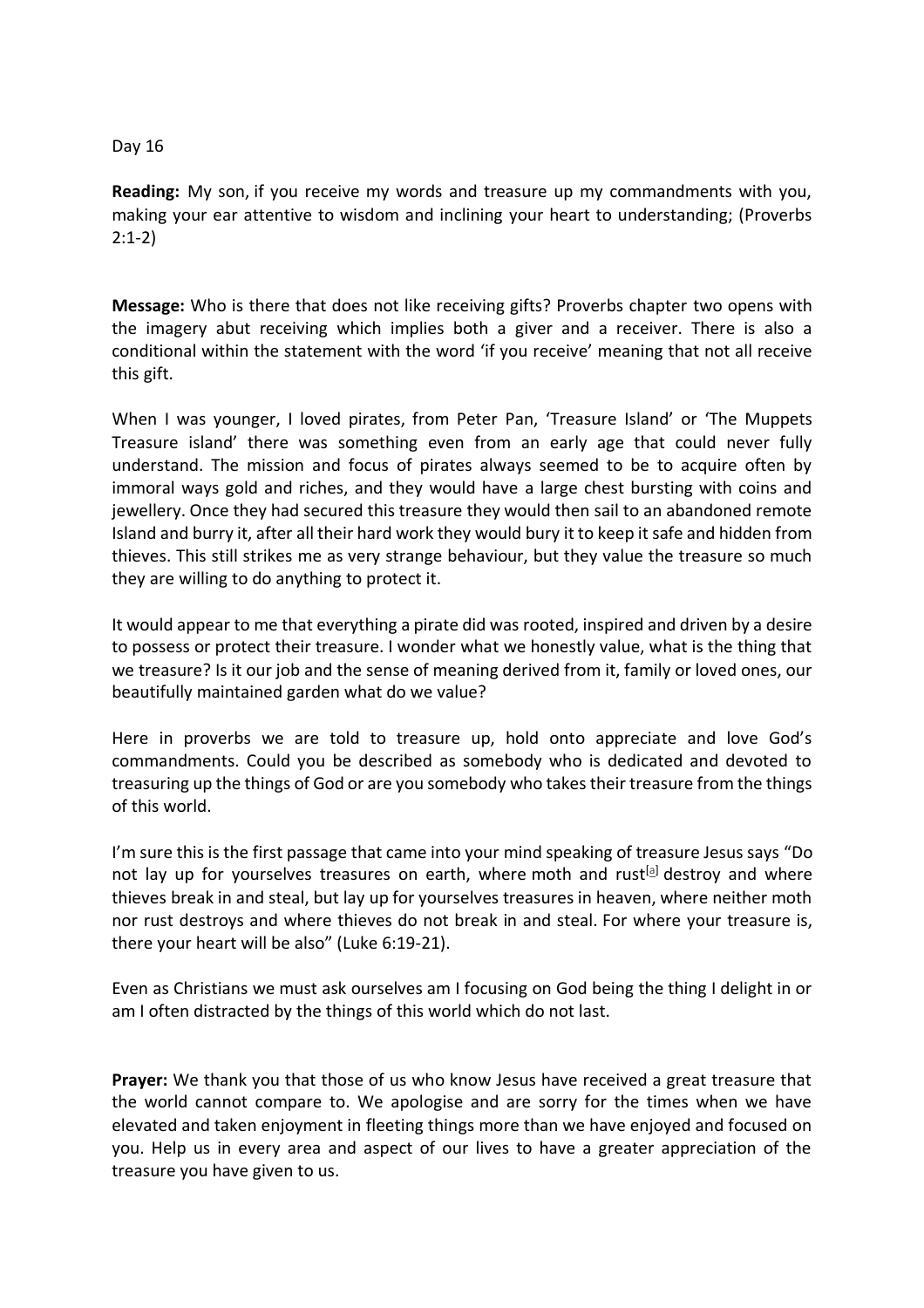**Reading:** "yes, if you call out for insight and raise your voice for understanding, if you seek it like silver and search for it as for hidden treasures," (Proverbs 2:3-4)

**Message:** We learn from. Very young age that if someone cannot hear you the obvious thing to do is raise your voice, there is a greater chance of the person hearing you. The illustration here highlights the desire and need for us to seek after wisdom and understanding. This should not be passive but something we are actively trying to search for.

When I was younger, I remember like many children receiving a present probably for Christmas or my birthday and unwrapping it to find a money-making device. The second I peeled back the wrapping I knew I was on the verge of being a millionaire. So, after a few weeks we went out somewhere for me to try my faithful metal detector and what I discovered was like most people all a metal detector does is trick you into exercising and helps you pick up a few minor coins.

I remember enjoying as a child and using it on occasion I never found anything of note and the greatest use of my metal detector was probably being able to use it as an illustration. But as a child I was eager and committed to finding anything valuable. This verse says "Seek it like silver" the commitment I had to finding something of value. If you have ever lost some money you know the desperation to find it, overturning the entire house to find it.

In the same way a younger me dedicated so much time and effort and energy to searching after treasurers with my metal detector how much more diligently should we seek after understanding and knowledge about God?

In your spiritual walk with him could you be described as somebody who is actively searching wanting to know more letting the knowledge and person of Jesus fill you and guide your actions. Are we actively seeking God perhaps for the first time or millionth time, we need to be active in our walk for him?

**Prayer:** We thank you that in you there is a treasure greater than silver, we pray that we would raise our voice to you calling out for wisdom and assistance. We thank you that if we search for you, we can find such greater wealth than this world can offer. Please help us to have a focus on searching out further and deeper truths about you and your son. Day 18

**Reading:** "then you will understand the fear of the Lord and find the knowledge of God. For the Lord gives wisdom from his mouth come knowledge and understanding;" (Proverbs 2:5-6)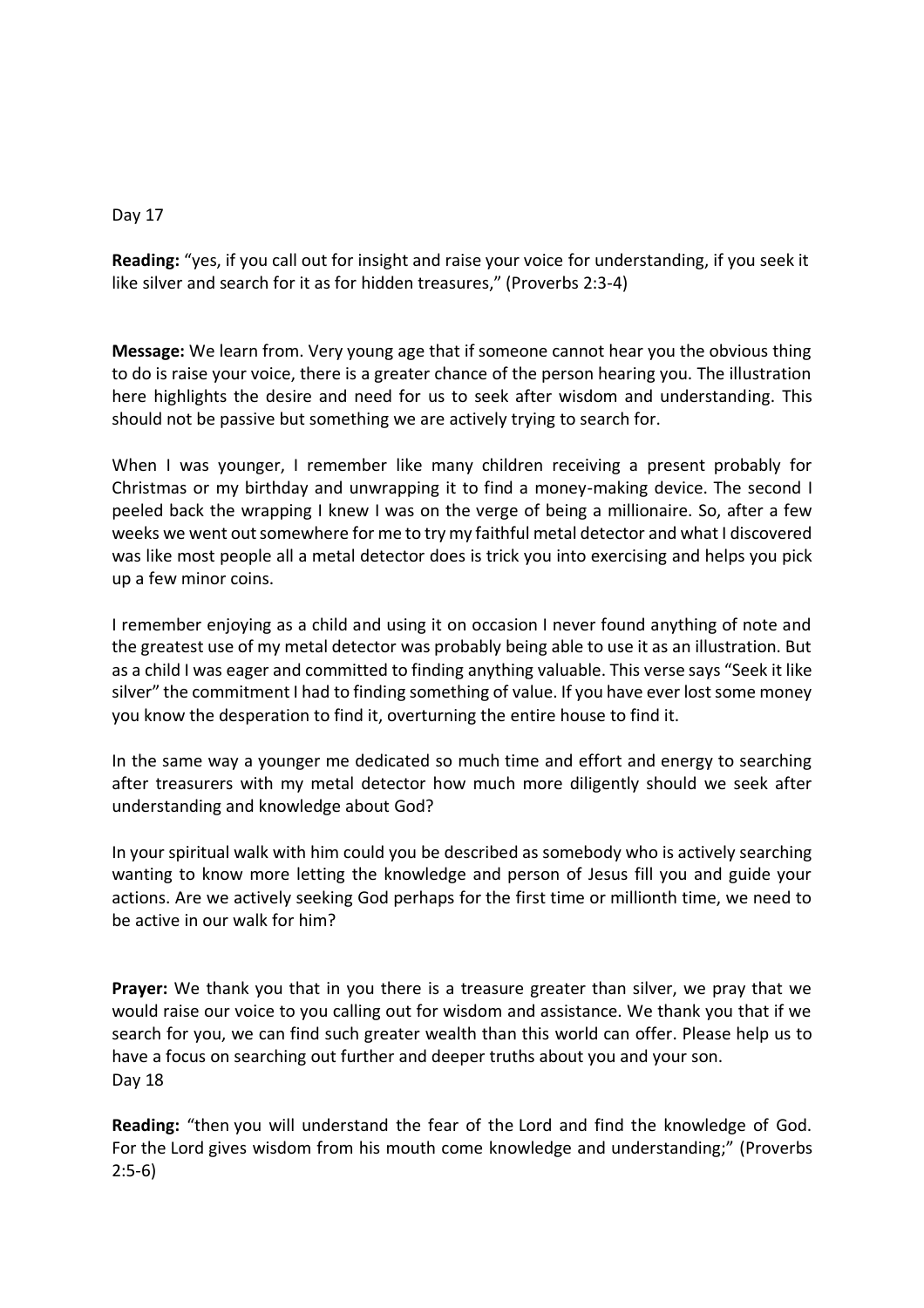**Message:** The problem we have as humans is that our mighty God is so distinct and far removed from us it can be incredibly difficult to describe and try and describe and accurately reflect His nature and character with the limitations that we have. We have limitations both in our understanding and conception of God but also our language is unable to fully explore the magnitude of God. God cannot be fully explained reasoned by our words, He is that transcendent of us.

With this in mind we have in this passage a description that almost humanises God purely because our language cannot fully explore his depth, so the phrases used are designed to help us to better understand God. In this passage God is assigned a mouth largely to help us in our understanding of God by assigning him an attribute that we can relate to.

Living in Wales we have an abundance of rivers and often very beautiful meandering ones and for those who are feeling very fit and healthy you can walk the stretch of a river. Starting from a very small trickle until it begins to build and eventually you will reach the mouth of the river. A Mouth of the river is where the contents of the ocean flows out and enters into a larger body of water such as a sea, lake or ocean.

I think this is a very helpful illustration of the mouth of God that knowledge and understanding flows from God. There is no doubt that knowledge and understanding comes from the Lord the wider question is what is our response? How do we react to God? As you read through your Bibles do you act upon what you read. Do we focus on what stems from the mouth of God or are we sometimes preoccupied and distracted by what proceeds from the mouth of our friends or family?

**Prayer:** We thank you Lord that you are a God to whom we struggle to fully understand the extend of, we are humbled by your majesty and deserving of all the honour. We thank you for the certain hope that there is a confidence that you are a God who speaks to us informing us with the knowledge that we need to be saved and to grow in you. We ask that you would be with us, working within us so that we would not take for granted or become distracted by the things of this world over you.

Day 19

**Reading:** he stores up sound wisdom for the upright; he is a shield to those who walk in integrity, guarding the paths of justice and watching over the way of his saints. Then you will understand righteousness and justice and equity, every good path; (Proverbs 2:7-9)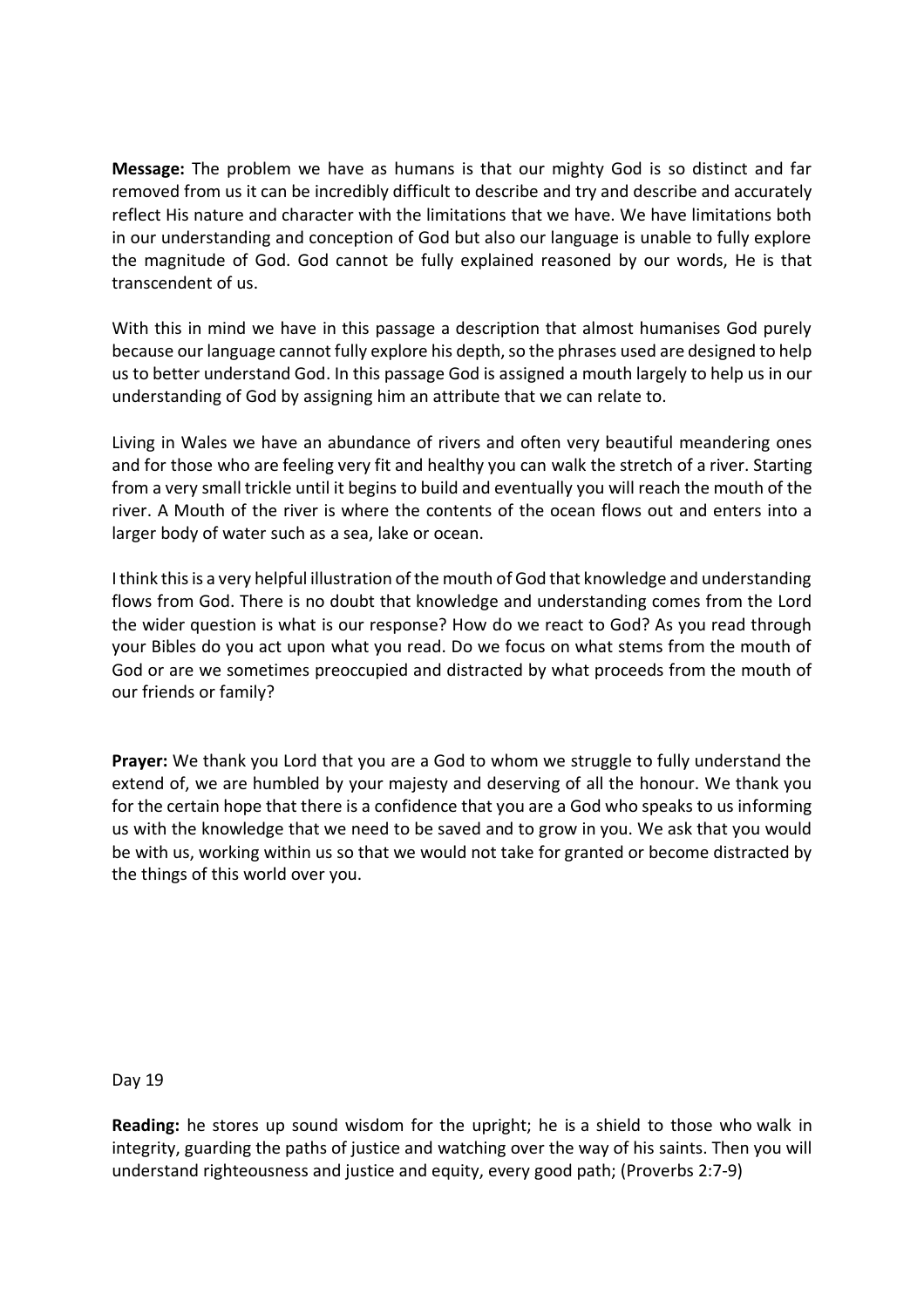**Message:** Who among us could have predicted the spread and life altering impact of the Coronavirus (COVID-19) as for months our lives were completely altered. There was also a lot of new language being used as uncommon phrases became incredibly popular such as 'lockdown' 'social distancing' 'second wave and 'flatten the curve'.

One of these newly popularised words is 'shielding' now we know that in the context of this proverb in the ancient society in battle a shield was a literal life saver. As the arrows or swords of the enemy descend the men of old would have clung tightly to their shield for it was the only thing between them and certain death. How dependent would they be on their shield, how much confidence would they have in it?

For us who have lived through the Coronavirus we know this world shielding in a different way but the reason it was attributed this name remains obvious. We know shielding as the most vulnerable in society staying inside their houses because our homes are a safe place of protection. The application of this is that our God is a shield for those who are walking according to his command and we need to make sure that we are keeping as close to his principles as we can.

This passage continues describing God as guarding us and watching over the way of his saints, do you ever feel like you are not very important or that nobody cares about you? Because if you are a Christian who is trusting in the fulfilment of Jesus' work on the cross God is watching over you. God himself cares and values you enough to go further and actively be your shield, refuge and hiding place.

**Prayer:** We praise you, that most difficult situations, problems and events we do not have to rely or find strength from within, but we can look above to you who is our shield. We thank you for the certainty that nothing can ever overpower you might your shield is unbreakable. We rejoice in the reality that you delight and watch over us. If I am ever feeling unloved or alone, I ask that you remind me that you are always watching over my life.

Day 20

**Reading:** Then you will understand righteousness and justice and equity, every good path; for wisdom will come into your heart, and knowledge will be pleasant to your soul; (Proverbs 2:9- 10)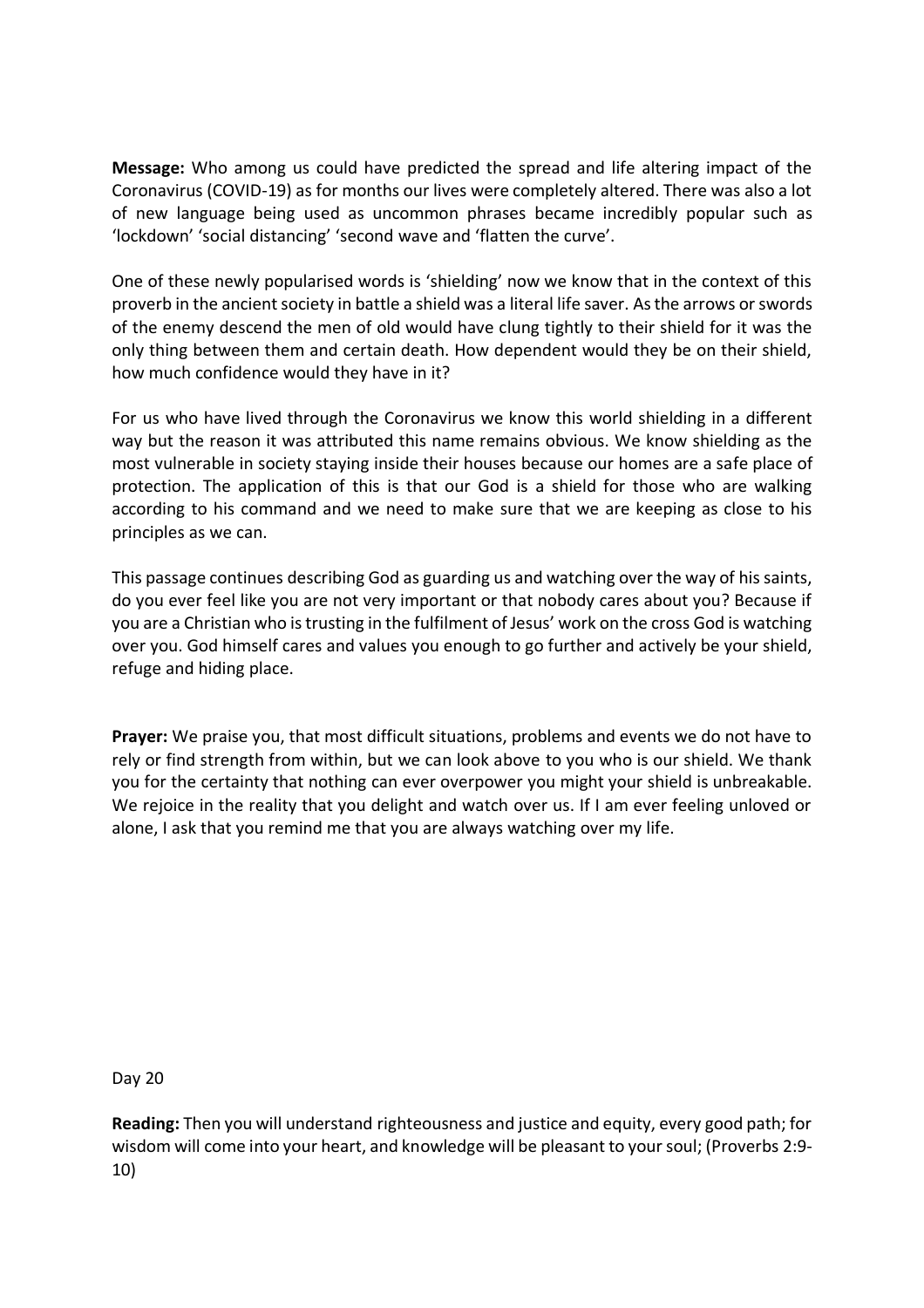**Message:** Today we will look at the beautiful image that wisdom will come into your heart and this knowledge of God will be pleasant to your very soul. I love the certainty that if we are walking in integrity if we are trusting in Jesus then wisdom will come into your heart. There is no uncertainty or flexibility but if we are walking with God wisdom will come into your heart.

I once heard a story about a young boy named Johnny, he was recovering well in hospital he was not any trouble for staff he was the ideal patient. Until one night one of the doctors walked past his room and he was muttering late into the night. A while later the same doctor again walked past and there was a definite whisper coming from the young boy. The doctor looked at his watch and concluded that the boy would be asleep very shortly and went about his business.

As I am sure you can guess the doctor walked past Johnny for the third time and there was still whispers and noises coming from him, by this point it was late into the night well past the young boy's bedtime. So, the doctor marched over to the intercom system and kindly but sternly announced through the system "Okay, thank you Johnny that's enough for now, time for sleep" then out of the quiet little Johnny responded, "Okay God goodnight, Amen". The doctor noted that he did not hear any other mutterings from the boy until the morning.

In this story we have a young boy who has a deep desire to pray and talk to God, I'm sure this stems from the fact that his soul delights in God and the knowledge and presence of Him is pleasant. If we think of the pleasant people in our lives, they are the people we want to be around and spend time with that encourage us when they are near.

The wisdom of God dwells in the heart of those who trust in the name of Jesus, and we should delight in Him. Just like little Johnny felt compelled to pray long into the night because he loved and wanted to be with his God. Do we have the same passion and desire to rest in him in his ever-pleasant knowledge to our souls?

**Prayer:** We pray to you asking that would captivate our hearts, we pray we find our pleasure and delight in you and not the things of this world. We echo the great hymn that says "Floods of joy over my soul, like the sea billows roll, Since Jesus came into my heart".

Day 21

**Reading:** discretion will watch over you, understanding will guard you, delivering you from the way of evil, from men of perverted speech, who forsake the paths of uprightness to walk in the ways of darkness (Proverbs 2:11-13)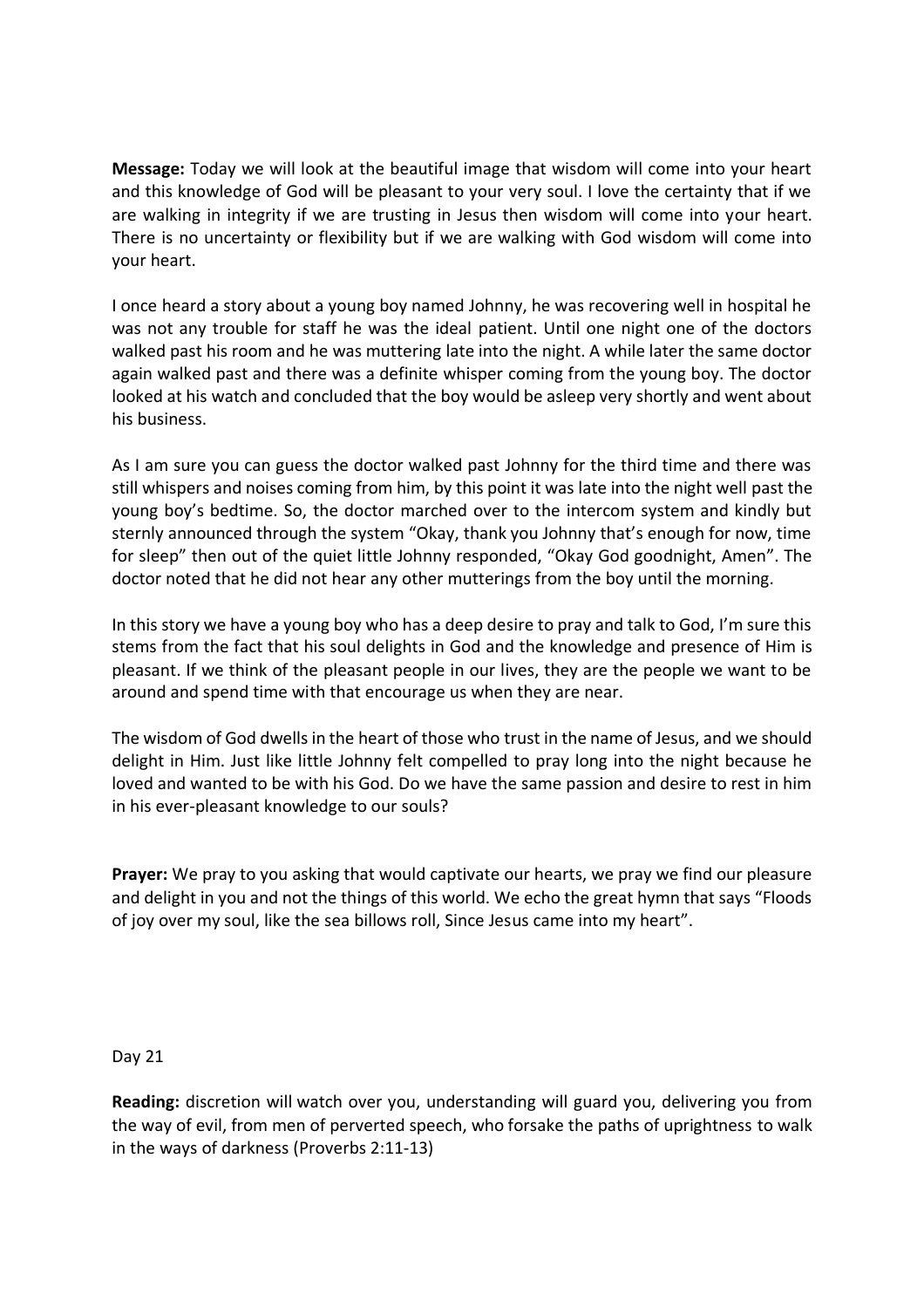**Message:** If you are trusting in the Lord you will be delivered from the way of evil, what an encouraging reminder that while we were all once walking in the way of evil can be lifted out of it and saved for something so much more.

Have you ever been wondering somewhere new, or perhaps late at night when everything appears different? You might have thought you knew where you were going when you began your journey, but as you are in the middle of travelling uncertainty has gripped you. Maybe you felt so unaware of your surroundings you even had to stopped to ask for directions from a local resident who described the correct direction and sent you on tour way. I wonder how many of us have ever stopped for directions and then thought 'That can't be the right way' have you ever been totally unconvinced by the way the passer-by has sent you on?

Even if you managed to get despite having good reliable advice have you ever been walking or driving somewhere battling a suspicion that you are travelling in the wrong direction. So inexplicably we veer away from the instructions to follow an inkling we have or a new shortcut that has emerged. It doesn't take us very long to realise that the shortcut we have taken clearly was a shortcut to somewhere we were not travelling to. Even though we stopped to listen to advice something within us knew best and deviated odd the correct route, meaning we now need to stop and ask for more directions.

This illustration is hopefully helpful at highlighting the passage we have just read those of perverted speech forsake the path of the uprightness to walk in the ways of darkness, they have abandoned the correct route and are walking on the paths they choose but there is darkness. How far can you get walking in pitch darkness along a path? How much harder and slower does it make the journey how foolish it is to reject the well-lit righteous path to follow our own desires contrary to God's commands.

Why would we forsake the right path in which God offers us deliverance from evil why would we forsake that for darkness, in our lives which path are walking on?

**Prayer:** We praise you that though we do not deserve it in your mercy there is salvation and deliverance from what we have actively done wrong. We pray you would help us to stay firmly on the right path, following in your way and your presence. We also pray for those in the path of darkness we ask that you move and being them into your Kingdom.

Day 22

**Reading:** who rejoice in doing evil and delight in the perverseness of evil, men whose paths are crooked, and who are devious in their ways. (Proverbs 2:14-15)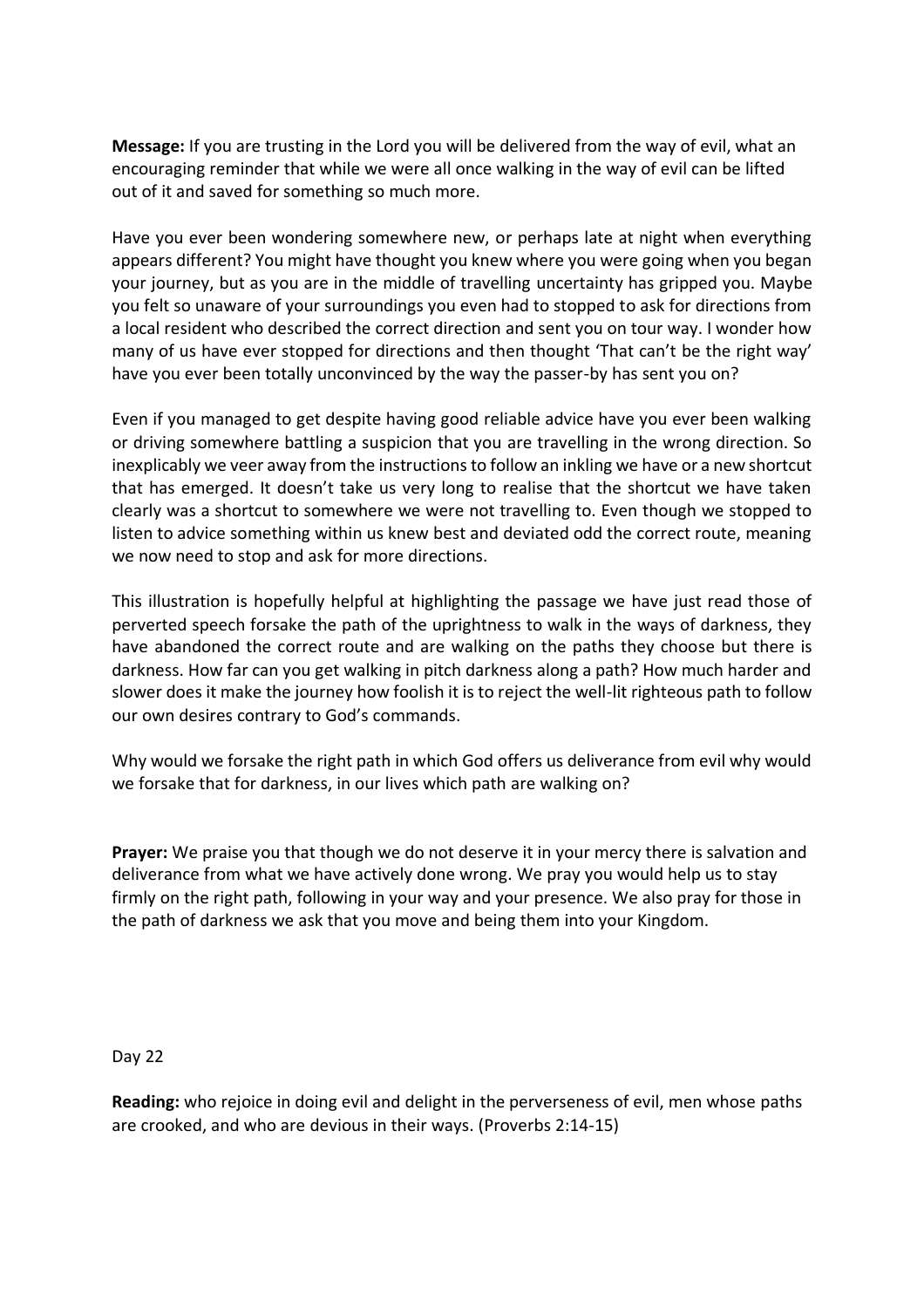**Message:** As a continuation we read more about those people who are walking in the wrong we learn that they are not merely lost and searching for a way back onto the path. In actual fact they are rejoicing and delighting in what they do and the presence of evil.

We see this often in children, there is an old story which I really enjoy with a boy named Tommy and one day his mother said to him I have made some jelly in the fridge for after food, do not eat it. The mother then leaves to run some errands and left in the house is just little Tommy and the jelly.

He thinks to himself, I will just have a look, so he opens the fridge and sees it, he then thinks I will have one smell. So, he built up the will power and went back into the living room to watch tv. Still unsatisfied he thought I will just have one small spoonful, so he had some and then he returned to watch the tv. As he was watching the tv, his mind was not focusing, and he was thinking about the cartoon it was centred on the jelly. So, he went again to the fridge and had a second taste. By the time his mother arrived home she opened the fridge and found that there was no jelly left, Tommy instinctively blamed the cat for the missing jelly and would not change his story until his mother responded with 'I don't think the cat would have used a spoon'.

But this highlights the enjoyment and rejoicing that people feel, he knew the first spoonful was wrong, he knew the second was wrong and the third, fourth and fifth until it was all gone. Why did little Tommy keep eating, because it was pleasing, and he enjoyed it? Every spoonful he ate not because he was forced but because he enjoyed each mouthful. This reminds me of the New Testament verse in the famous Corinthians passage talking about love "It does not rejoice at wrongdoing but rejoices with the truth." (1 Corinthians 13:6). Godly love does not rejoice or delight in what is wrong. If we are transformed by Christ, our loves and pleasures should be fund in him and what he delights.

**Prayer:** Help us to find pleasure and delight in the things of God keeping us enjoying and rejoicing in you instead of the futile things of this world. We remember those who are delighting in evil and we pray that you will reveal to them a greater delight and joy that can be only found in Christ.

Day 23

**Reading:** So you will be delivered from the forbidden woman, from the adulteress with her smooth words, who forsakes the companion of her youth and forgets the covenant of her God; for her house sinks down to death, and her paths to the departed; none who go to her come back, nor do they regain the paths of life. (Proverbs 2:16-19)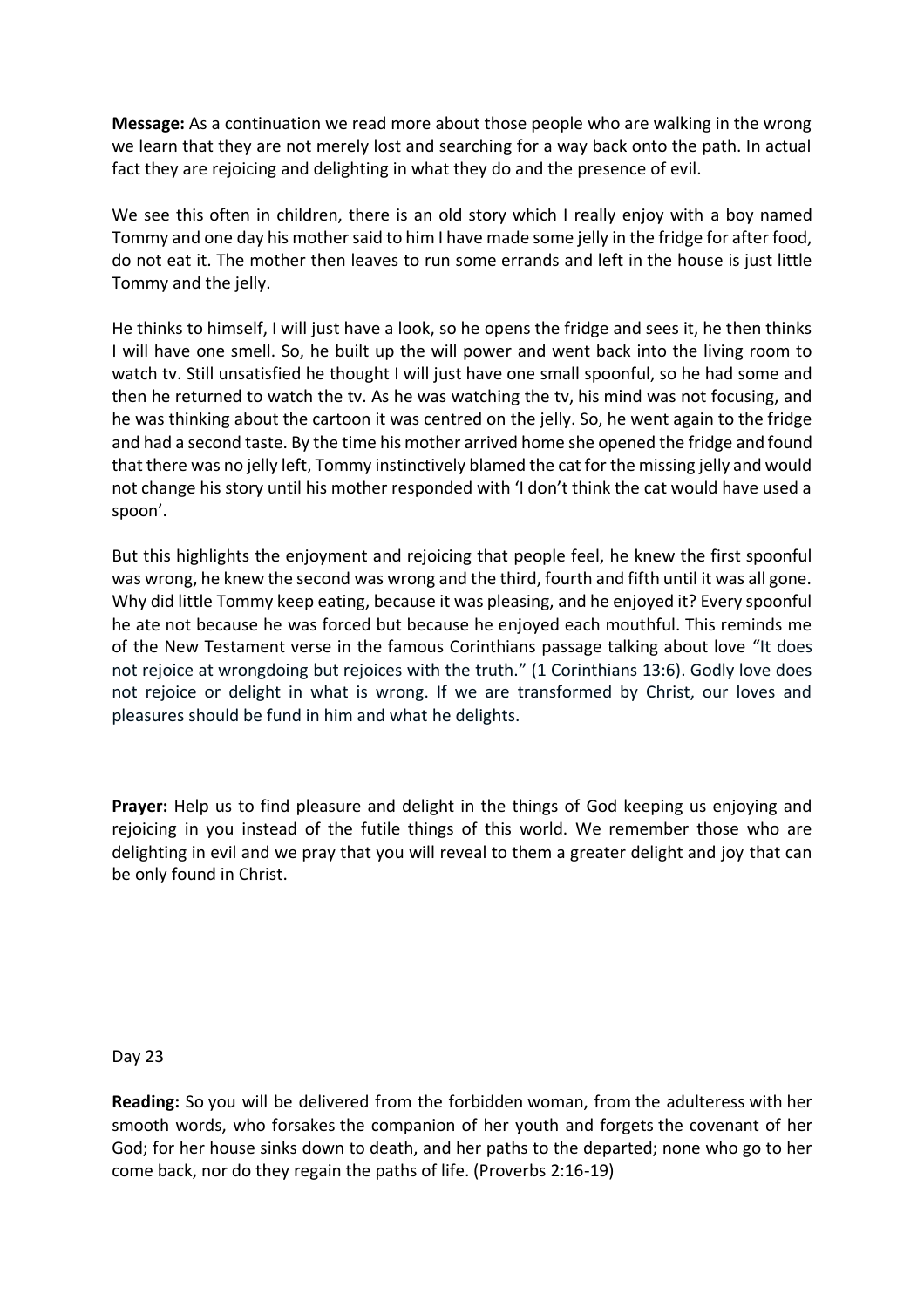**Message:** These verses give us an overview of some of the people who have rejected God and abandoned the teachings of their younger days to seek after the desires of their own heart. When I was at school there was one subject which always seemed to be very repetitive whenever I was in Design and Technology (D&T) there was always one action everyone in class would spend hours doing.

Whenever we were working with wood before we did anything, we would need to refine the products that we had. The wooden pieces we were working with would be rough, sharp edged often jaded and would result in splinters if you handled them without much delicacy or care. We would spend hour after hour, lesson after lesson sanding down the wood, filing the rigid pointy edges until they had a smooth curve.

It was incredibly tiresome work, particularly if you had a double lesson and spent two hours manually sanding down your wooden blocks. You would leave the lesson with an aching arm and sore wrists sometimes with a few splinters. However, when all the sanding had been completed and you were left with equal sized smooth pieces of wood, we were ready to begin constructing.

All those hours the class collectively poured into smoothing the edges has given me a great appreciation for smooth well filed objects. Here in Proverbs we are warned about the forbidden woman and the adulteress who use smooth words to lure people into their way of living. In this sense we have to always be on our guard from people seeking to draw us onto the wrong path.

But we have this great hope in these verses we can be delivered from corruption and evil of those actively living against Jesus.

**Prayer:** Help us to not be attracted to or drawn to anything contrary to your commands but help us to take pleasure and delight in you. We thank you that there is deliverance available in the person of Jesus for all those who believe in you and your sacrifice.

Day 24

**Reading:** So, you will walk in the way of the good and keep to the paths of the righteous. For the upright will inhabit the land, and those with integrity will remain in it, but the wicked will be cut off from the land, and the treacherous will be rooted out of it. (Proverbs 2:20-22)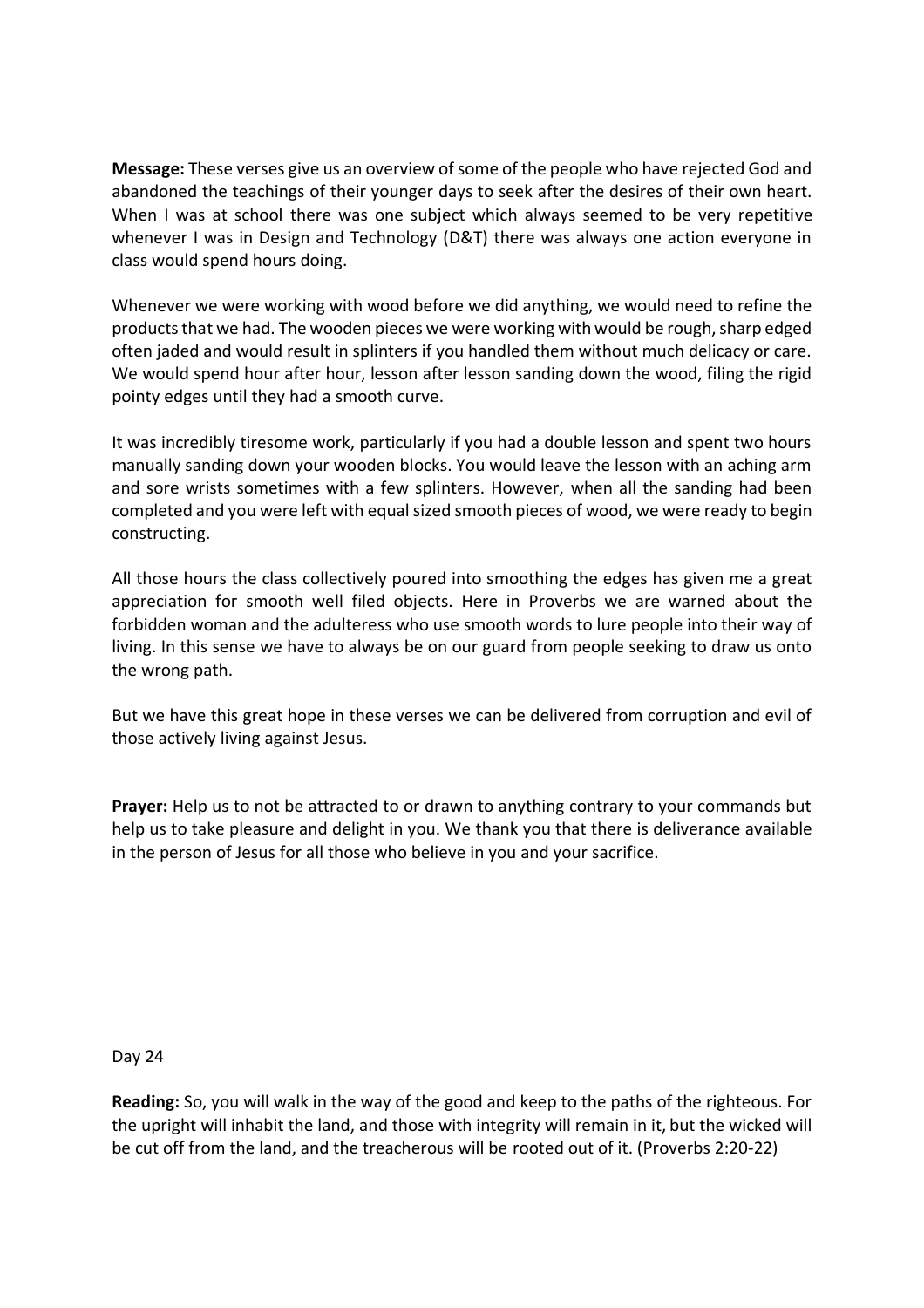**Message:** This next portion is one of contrast and choice, will you walk in a leasing and acceptable way to God (which starts by accepting Jesus Christ). The upright will inhabit a land, they will receive inheritance and be rewarded what they could not earn themselves. However, the violent will be cut off, this violent imagery shows the seriousness of the response towards those who are rebelling.

I am sure many of you with gardens no matter how lovely or how much care you take to cultivate and grow beautiful flowers and always well-maintained lawn. One of my next-door neighbours always appears to be outside pottering about in the garden. The effort she puts in two or three times a week means that inevitably her garden looks nicer than mine.

The primary reason for her garden looking nicer is the absence of weeds, for any keen gardeners you will know that weeds are the bane of your life. As they spring up taking the nutrients and goodness from the soil, overshadowing the plants and flowers you want to grow. The best way to kill a weed is not to tackle the leaves or the stem or really any of the visible features. If you really want to abolish weeds from your garden, you need to do something to confront the roots.

Here the statement made towards the wicked is that they will be rooted out of the land. No matter how safe and cosy you think your life is or how entrenched you feel, we are not the masters of our own destinies. As safe as we might feel there can be no security outside and apart from God. Those who resist and rebel against God will be rooted out, nobody will be able to stand against God's judgement in themselves.

**Prayer:** Father we thank you that for the peace and inheritance that is available to those who are trusting in you. we thank you that we were once part of the fold of people who were trusting in themselves who are destined to be cut off and rooted out. But Christ came and transformed our eternal destinies from something to be fearful and worried about to a great hope in him.

Day 25

**Reading:** My son, do not forget my teaching, but let your heart keep my commandments for length of days and years of life and peace they will add to you. (Proverbs 3:1-2)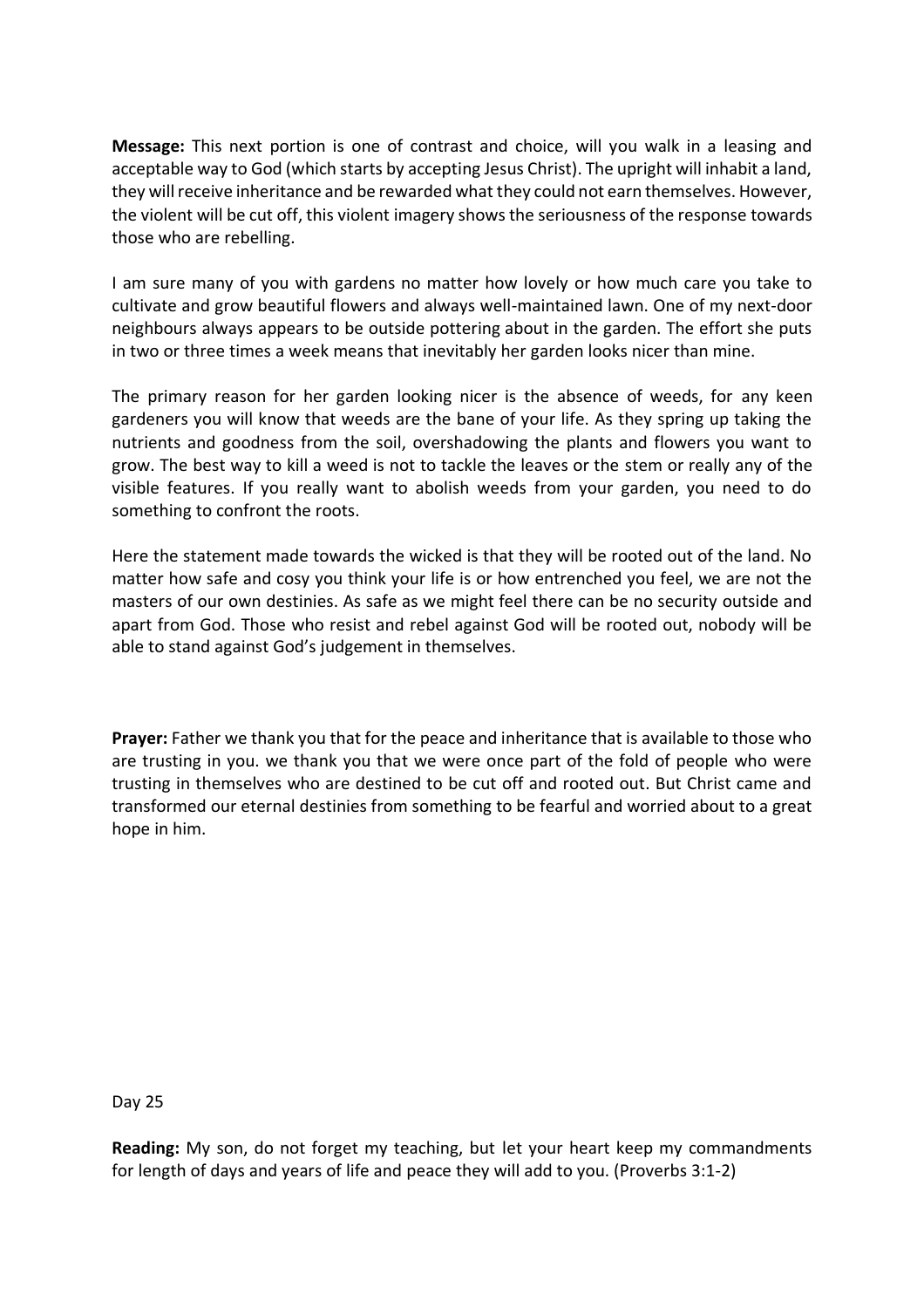**Message:** We must hold firm to the positive teachings of our youth, we must not forget the teachings or thing we learnt thinking that we are older and wiser in ourselves. The great thing about truth and righteousness is that it never changes with time. Our biblical teaching should ground us and set us up for life and we should never seek to replace or strive away from it.

We also read a very interesting phrase in this passage where we are told that we should let our hearts keep my commandments. We should not just follow God's commandments, but we should have a heart and a love for God's order and ruling over society. It seems that there is a connection here between what we love to do and eventually what we end up doing.

There was a test that was done on children when they were around 5 years old where the children would be sat down at a table with a single sweet or biscuit. They would then be told if they could last five minutes without eating the treat, they would be rewarded with two. The children are then left in a room alone with the snack as they mull over their options, perhaps some of the children turn their chairs around to avoid looking at the treat. However, after five minutes alone in the room very few of the children managed to stop themselves from eating the biscuit.

In this test the challenge is that the heart of the kids is for the biscuit, and once their heart has settled on something it can be so hard to resist the temptation What we find in Proverbs is a warning about what we love is so often what we do. As Christians we need to not only follow the commands of God, but we need to learn to love them and by extension Him. For when we allow ourselves to love God and be filled by him following his commands does not become a chore but something we want to do out of love for our God.

**Prayer:** Father we pray to you asking that your Spirit will be powerfully working that we would have a greater and deeper love for our saviour. We pray that we would not be distracted or drawn away from you by the things of this world, but that you would be our greatest hope and longing. Father we ask that you would give us a heart for you so that we may be nearer to you and keep your precepts.

Day 26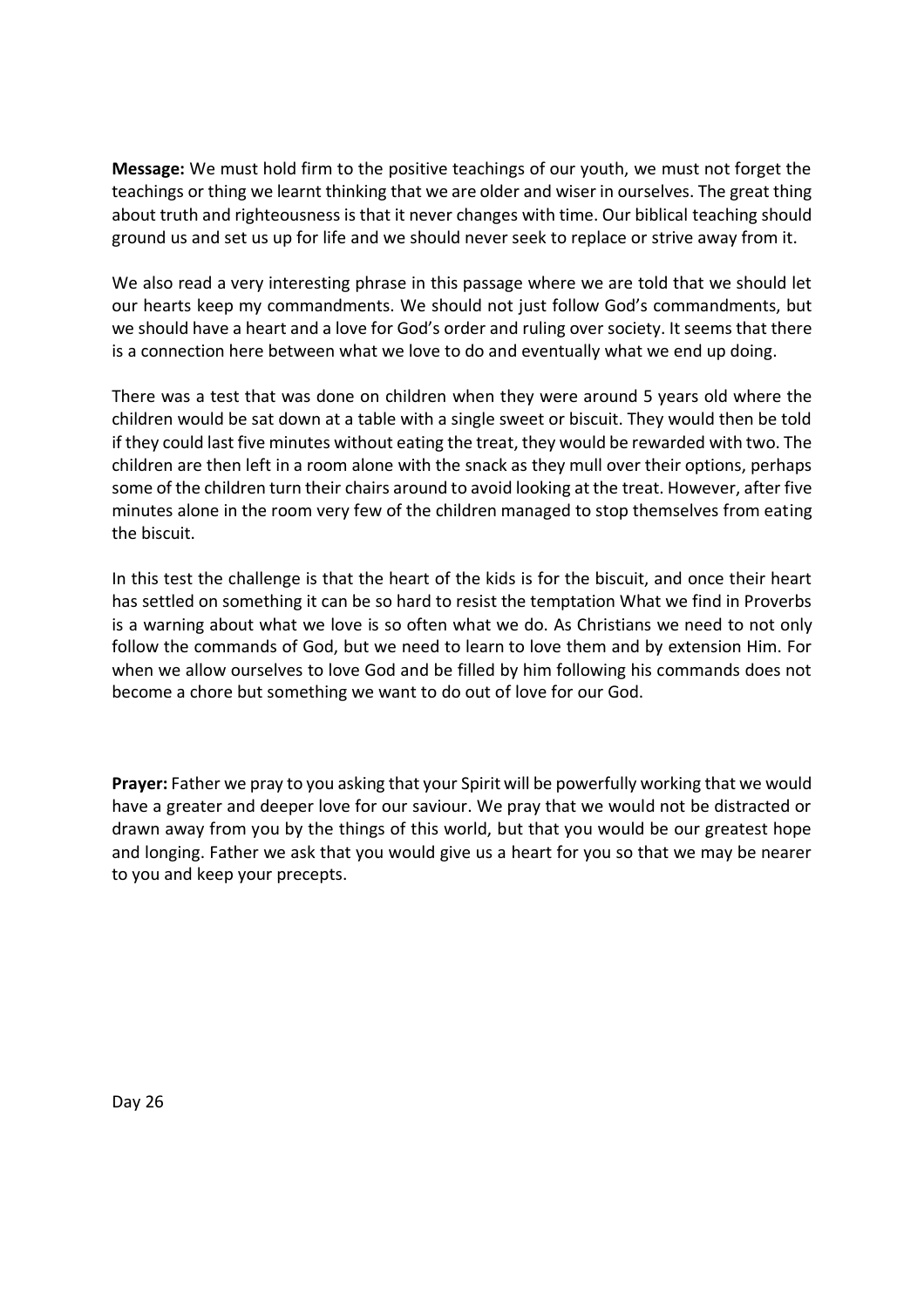**Reading:** Let not steadfast love and faithfulness forsake you; bind them around your neck; write them on the tablet of your heart. So, you will find favour and good success in the sight of God and man. (Proverbs 3:3-4)

**Message:** How encouraging to read that we are not to let steadfast love and faithfulness forsake us let's keep firm in Jesus resting in the steadfast love of God. We need to find our favour and success in the sight of God first and then man as we live our lives for Him.

Locked out. Do you know that feeling? Have you ever forgotten or lost your key? Do you know that feeling of being so close to where you want to be and yet trapped outside? At university in particular I experienced so many people locking themselves out of so many others locking themselves out of virtually anything. Housemates who locked themselves out of rooms, houses, cars. So often at university halls the doors would lock when closed, this frequently caught put student who would leave their keys in their rooms.

Thankfully I was never locked out of any of my rooms, because I foresaw the potential problem and knowing myself and my own personal forgetfulness. I cleverly attached my keys to a lanyard which was always around my neck, wherever I went I knew I would always be able to get back in.

Here in Proverbs 3 we are told to bind faithfulness and the steadfast love around our neck, hold it close to you. We are never to forsake or abandon the things of God for anything in this fleeting world. We must keep these things close and around us. Binding them around us, writing them on the table of our heart. Yesterday we addressed the heart of the wicked, this is the difference between the heart of those made righteous in God.

However, if we keep ourselves rooted in Jesus' commands then we will reach success in the eyes of God himself.

**Prayer:** Father we thank you that available to your people is steadfast love and faithfulness, we pray that you help us to write your plans and precepts on our heart. We pray that each day we live we might get closer to you. We praise you that through Jesus we might find success and favour in the sight of the Lord.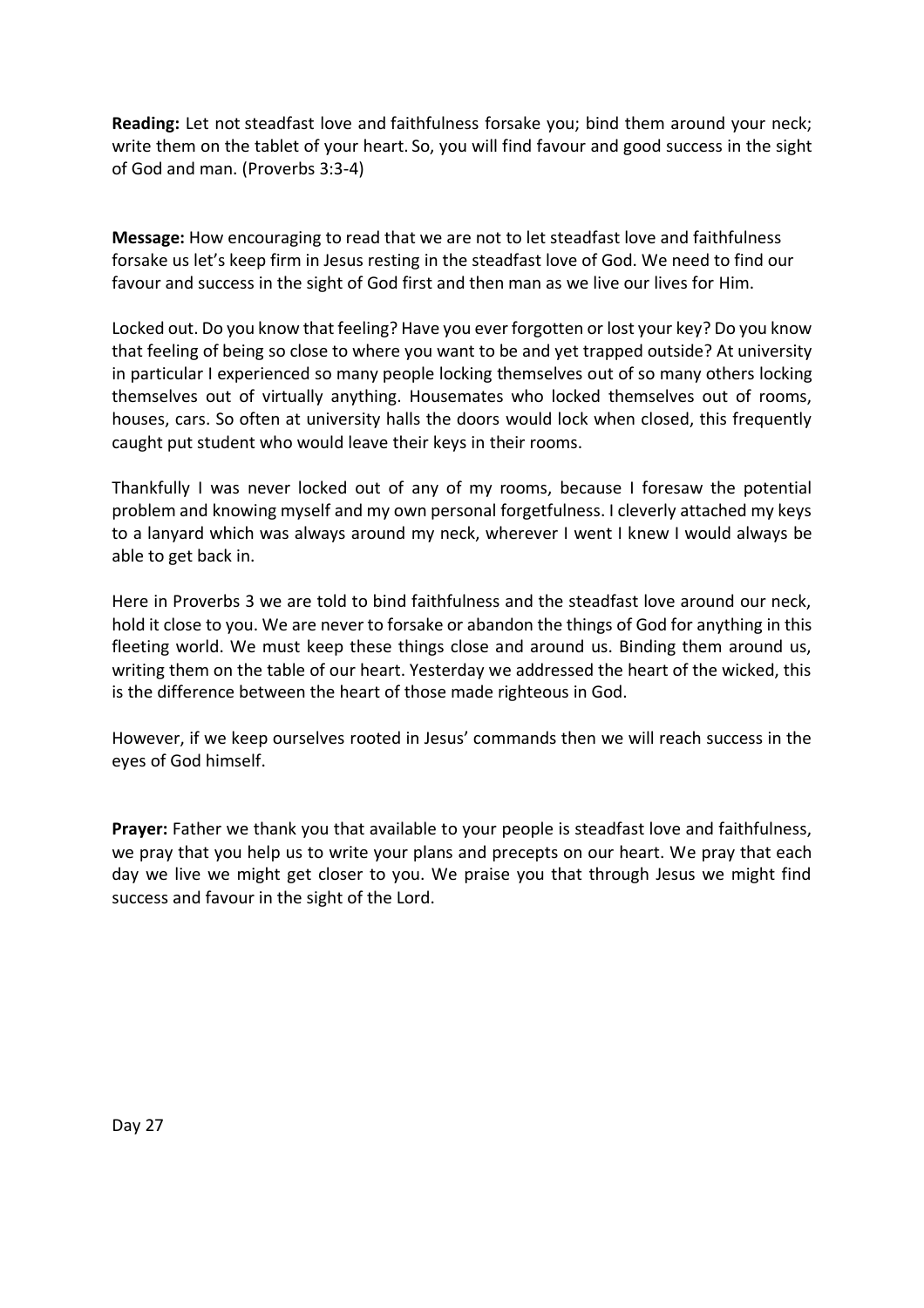**Reading:** Trust in the Lord with all your heart, and do not lean on your own understanding. (Proverbs 3:5)

**Message:** What is my message to you today, I cannot put it better than Proverbs three as we urged to trust in the Lord. We are to trust in the Lord but when, is it as much as we can, a little bit, every now and then, when it suits us? We are reminded to trust in the Lord with all of our heart, our every being should lean towards and love our saviour.

I am reminded as I read this passage of the infamous scene from the hit sitcom 'Only Fools and Horses' just by mentioning the show many of you will already know what I am about to explore. Allow me to remind you, as Del Boy and Trigger are standing at a bar, Del is leaning on a bar before he leans towards Trigger and utters "Play it cool, play it cool" as he mutters this the bar tender lifts up the section of the bar and walks out from it, unbeknownst to Del Boy who then goes to lean on the bar and falls directly through the gap.

This scene reminds me of what happens when I lean on my own understanding, it is not a firm source of support, it is weak and often leads to our downfall. We need to be trusting and leaning on God and his wisdom, for he is the God of truth. As the great hymn reminds us of how we should be living:

"On Christ the solid Rock I stand All other ground is sinking sand All other ground is sinking sand"

Why do we sometimes look for ourselves in our own wisdom when we know our hearts are so far from what God has called us to, let us not trust in ourselves but continue and strive to be focused and dedicated on him.

**Prayer:** Father I pray that you would help us to trust in you entirely, with every fibber of our beings, we pray that you would flood our hearts with a greater love for you. We apologise for when we focus inward instead of heavenward and ask that you would forgive and guide us closer ever closer to you.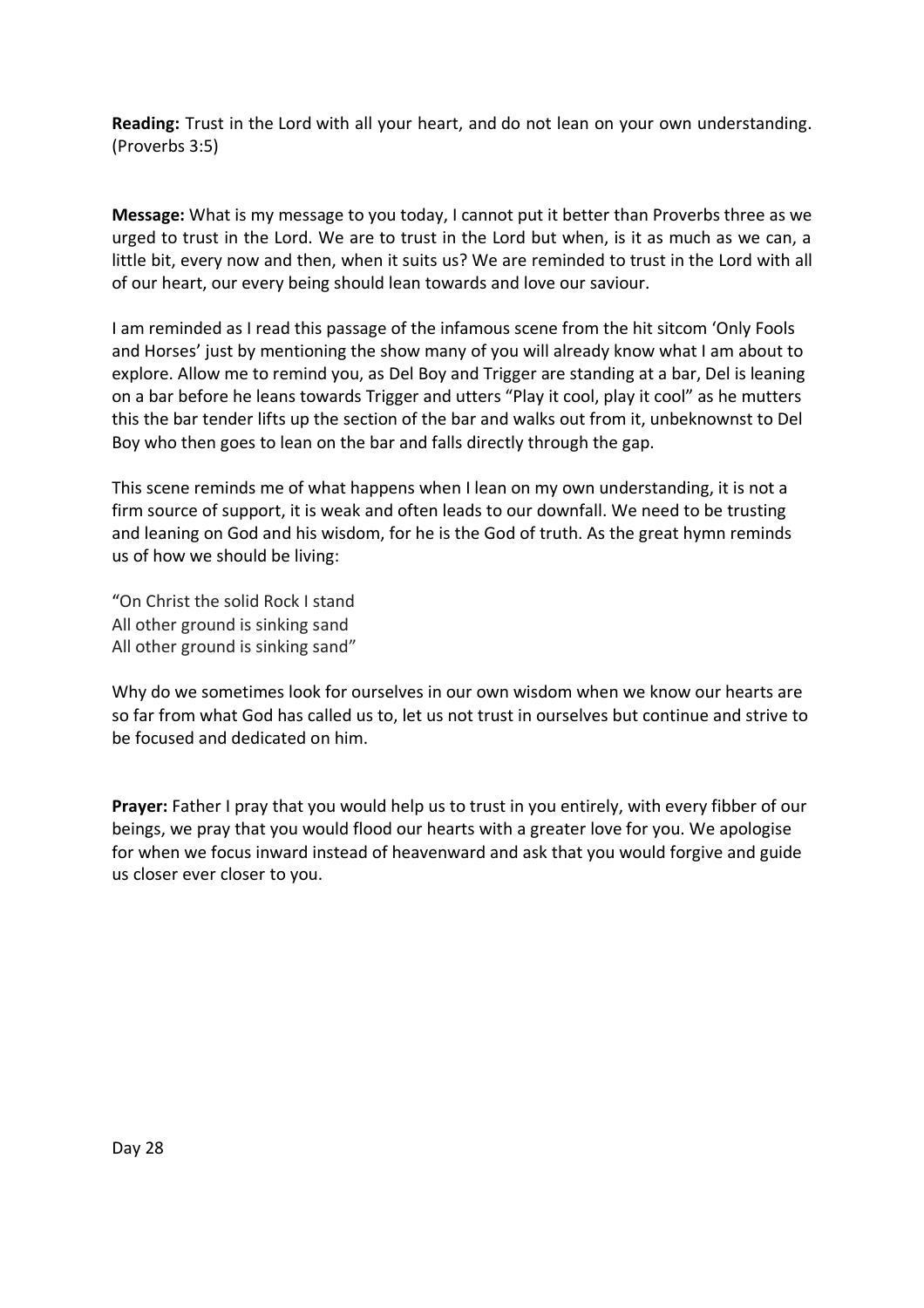**Reading:** In all your ways acknowledge him, and he will make straight your paths. (Proverbs 3:6)

**Message:** In this verse we read about the seriousness and importance of thinking about and dwelling on God. Thinking about God should never be an afterthought or an occasional consideration, we are told here that in all of our ways we should be acknowledging him. What a challenge, can we honestly say that we have always acknowledged God in everything we have done. Are our actions, thoughts and deed based on our wants or are they done in acceptance and knowledge of the Almighty.

Have you ever wondered why the Roman Empire (and Republic) famously built roads in a very efficient and prescribed method? The roads built were a huge advantage to the Empire with such modern methods of engineering and professional infrastructure. So impressive was the infrastructure that many of these roads are still visible today.

One often distinction of a Roman road appears to be although not exclusively, that they tended to be built in a straight formation. But this must beg the question why did the Romans build straight roads, what was the purpose behind this design? The straight roads tended to be for security purposes as they were travelling there was little room for an ambush from behind corners, heading straight also is inevitable the shortest distance.

If you have ever seen a long meandering river you will know it is so much easier to walk in a straight line, rather than following the long curving path of the river. So often we can live without acknowledging our saviour and following our own plan, which is inevitably harder, longer and has the wrong destination.

**Prayer:** Help us to acknowledge and find you in all of our ways as we live our lives may we live them close to your presence, being aware of you in all things. We long to be walking on the straight path of you, because you know best and will lead us on the path of righteousness with eternal safety.

Day 29

**Reading:** Be not wise in your own eyes; fear the Lord and turn away from evil. It will be healing to your fleshand refreshment to your bones. (Proverbs 3:7-8)